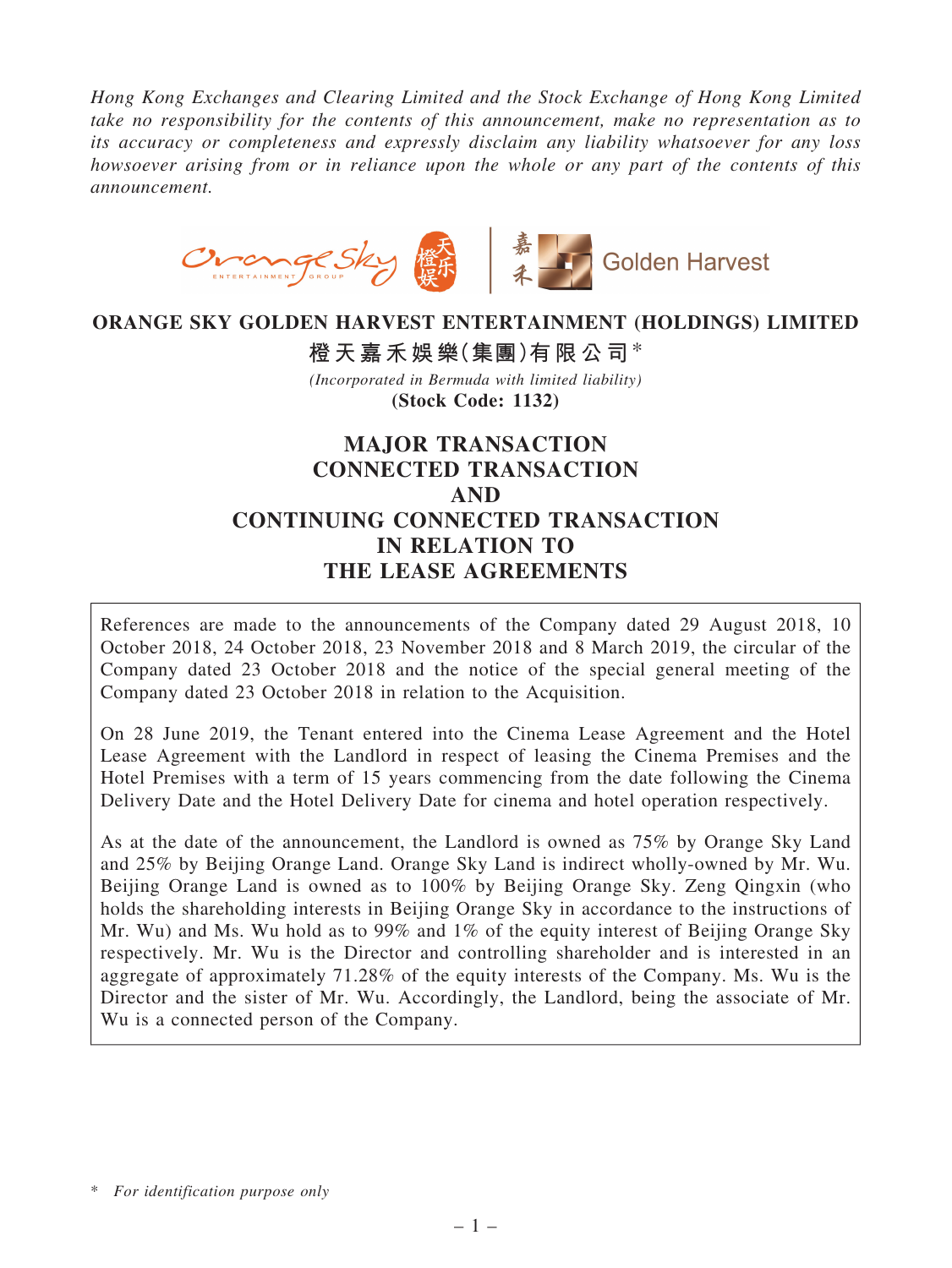Pursuant to HKFRS 16, the entering into of the Lease Agreements as a lessee will require the Group to recognise the Premises as the right-of-use assets in relation to the Fixed Cinema Lease Amount and the Hotel Rent, thus the entering into of the Lease Agreements with the Fixed Cinema Lease Amount and the Hotel Rent and the transactions contemplated thereunder will be regarded as deemed acquisition of assets and connected transactions by the Group. As certain applicable percentage ratios calculated for the purpose of Chapter 14 and Chapter 14A of the Listing Rules in respect of the right-of-use assets of the Premises in relation to the Fixed Cinema Lease Amount and the Hotel Rent exceeds 25% and are less than 100%, the Fixed Cinema Lease Amount under the Cinema Lease Agreements, the Hotel Rent under the Hotel Lease Agreement and the transactions contemplated thereunder constitute a major transaction and connected transactions for the Company under Chapter 14 and Chapter 14A of the Listing Rules and are subject to the reporting, announcement, circular and Independent Shareholders' approval requirements under Chapter 14 and Chapter 14A of the Listing Rules.

Pursuant to HKFRS 16, the entering into of the Cinema Lease Agreement as a lessee will require the Group to recognise the Variable Cinema Lease Amount linked to sales to be recognised as expenses incurred by the Group over the term of the Cinema Lease Agreement, thus the entering into of the Cinema Lease Agreement with the Variable Cinema Lease Amount and the transactions contemplated thereunder will be regarded as a continuing connected transaction under Rule 14A.31 of the Listing Rules. In addition, the provision of property management services at the Cinema Premises by the Cinema Property Manager appointed by the Landlord under the Cinema Lease Agreement also constitutes continuing connected transactions under Rule 14A.31 of the Listing Rules. As all of the relevant percentage ratios in respect of the aggregate annual cap for the Cinema Property Management Fees and the Variable Cinema Lease Amount under the Cinema Lease Agreement payable by the Tenant to the Landlord exceed 0.1% but are less than 5%, such transactions under the Lease Agreements and the relevant annual cap are subject to the reporting, announcement and annual review requirements under Chapter 14A of the Listing Rules, but are exempt from the Independent Shareholders' approval requirement.

In addition, pursuant to Rule 14A.52 of the Listing Rules, as the term of the Lease Agreements exceeds 3 years, the Company has engaged the Independent Financial Adviser to explain why the Lease Agreements require a longer period and to confirm that it is a normal business practice for agreements of these type of transactions to be of such duration.

The voting in respect of the entering into of the Lease Agreements at the SGM will be conducted by way of poll. In view of the interests above, Mr. Wu and Ms. Wu are required to abstain from voting in respect of the resolution(s) approving the Lease Agreements and the transactions contemplated thereunder at the SGM.

Save for the aforesaid and to the Directors' best knowledge, information and belief and having made all reasonable enquiries, as at the date of this announcement, no other Shareholder has a material interest in the Lease Agreements and therefore no other Shareholder is required to abstain from voting on the resolution(s) approving the Lease Agreements and the transactions contemplated thereunder at the SGM.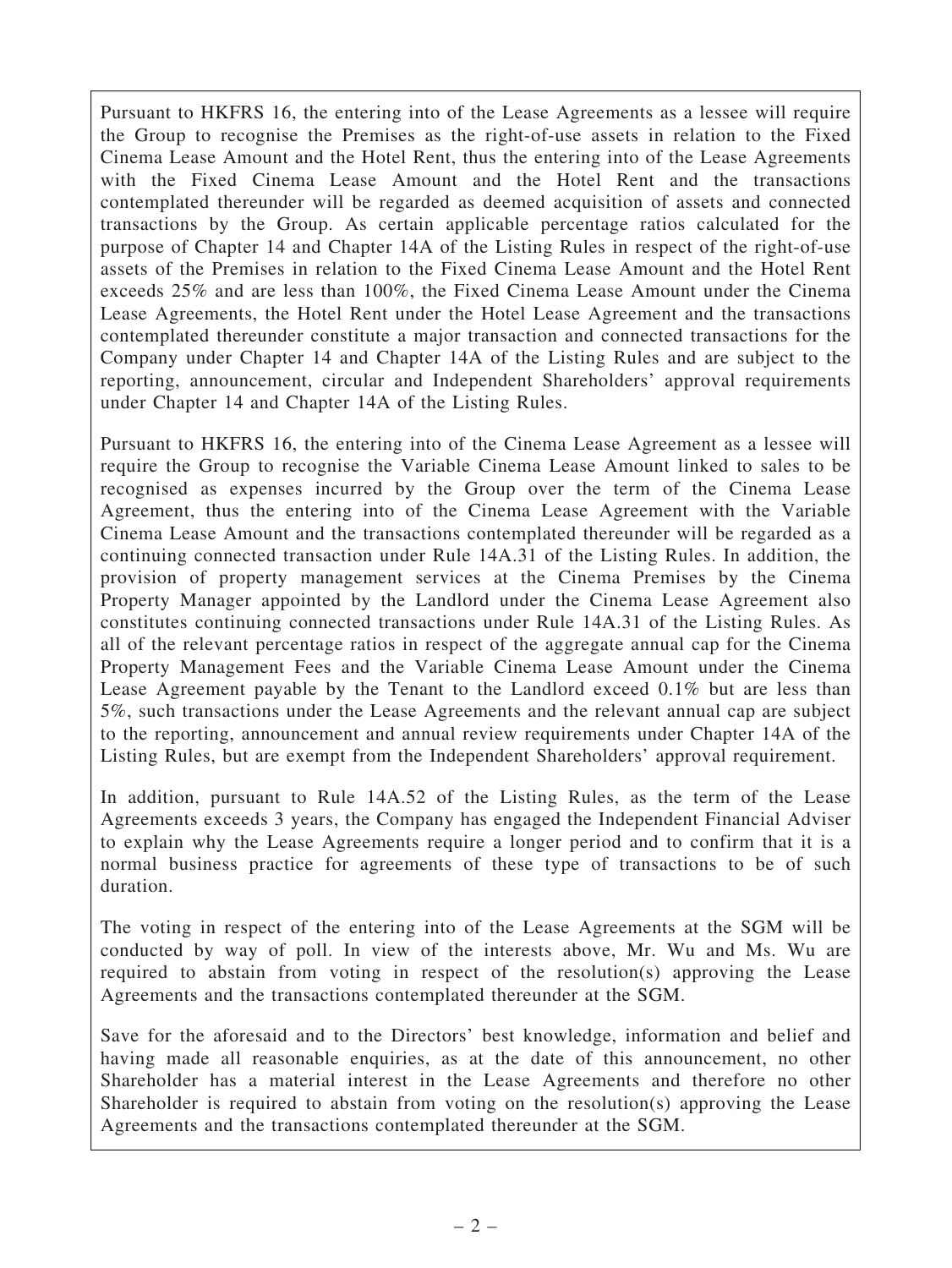## GENERAL

An Independent Board Committee has been formed to advise the Independent Shareholders on whether the terms of the Lease Agreements and the transactions contemplated thereunder are fair and reasonable, on normal commercial terms and in the interests of the Company and the Shareholders as a whole, and to advise the Independent Shareholders on how to vote in respect of the resolutions to be proposed at the SGM to approve the Lease Agreements and the transactions contemplated thereunder. Somerley Capital Limited, the Independent Financial Adviser has been appointed to advise the Independent Board Committee and the Independent Shareholders in this regard.

## DESPATCH OF CIRCULAR

A circular containing, among other things, (i) further details of the Lease Agreements; (ii) the financial information of the Company; (iii) a letter from the Independent Board Committee containing its opinion and recommendations to the Independent Shareholders in respect of the Lease Agreements; (iv) a letter of advice from the Independent Financial Adviser advising the Independent Board Committee and the Independent Shareholders in respect of the Lease Agreements; (v) the valuation report of the Premises; and (vi) a notice convening the SGM is expected to be despatched to the Shareholders on or before 30 August 2019 as additional time is required for the preparation of the relevant information, including but not limited to the final valuation report of the Premises, for inclusion in the circular.

Shareholders and potential investors should note that the effectiveness of the terms of Lease Agreements, the Cinema Premises Delivery and the Hotel Premises Delivery are subject to, among other things, the satisfaction of certain conditions under the Lease Agreements and therefore, the Lease Agreements and the transactions contemplated thereunder may or may not proceed. Accordingly, Shareholders and potential investors are reminded to exercise caution when dealing in the shares of the Company.

## INTRODUCTION

References are made to the announcements of the Company dated 29 August 2018, 10 October 2018, 24 October 2018, 23 November 2018 and 8 March 2019, the circular of the Company dated 23 October 2018 and the notice of the special general meeting of the Company dated 23 October 2018 in relation to the Acquisition.

On 28 June 2019, the Tenant entered into the Cinema Lease Agreement and the Hotel Lease Agreement (the ''Lease Agreements'') with the Landlord in respect of leasing the Cinema Premises and the Hotel Premises with a term of 15 years commencing from the date following the Cinema Delivery Date and the Hotel Delivery Date for cinema and hotel operation respectively.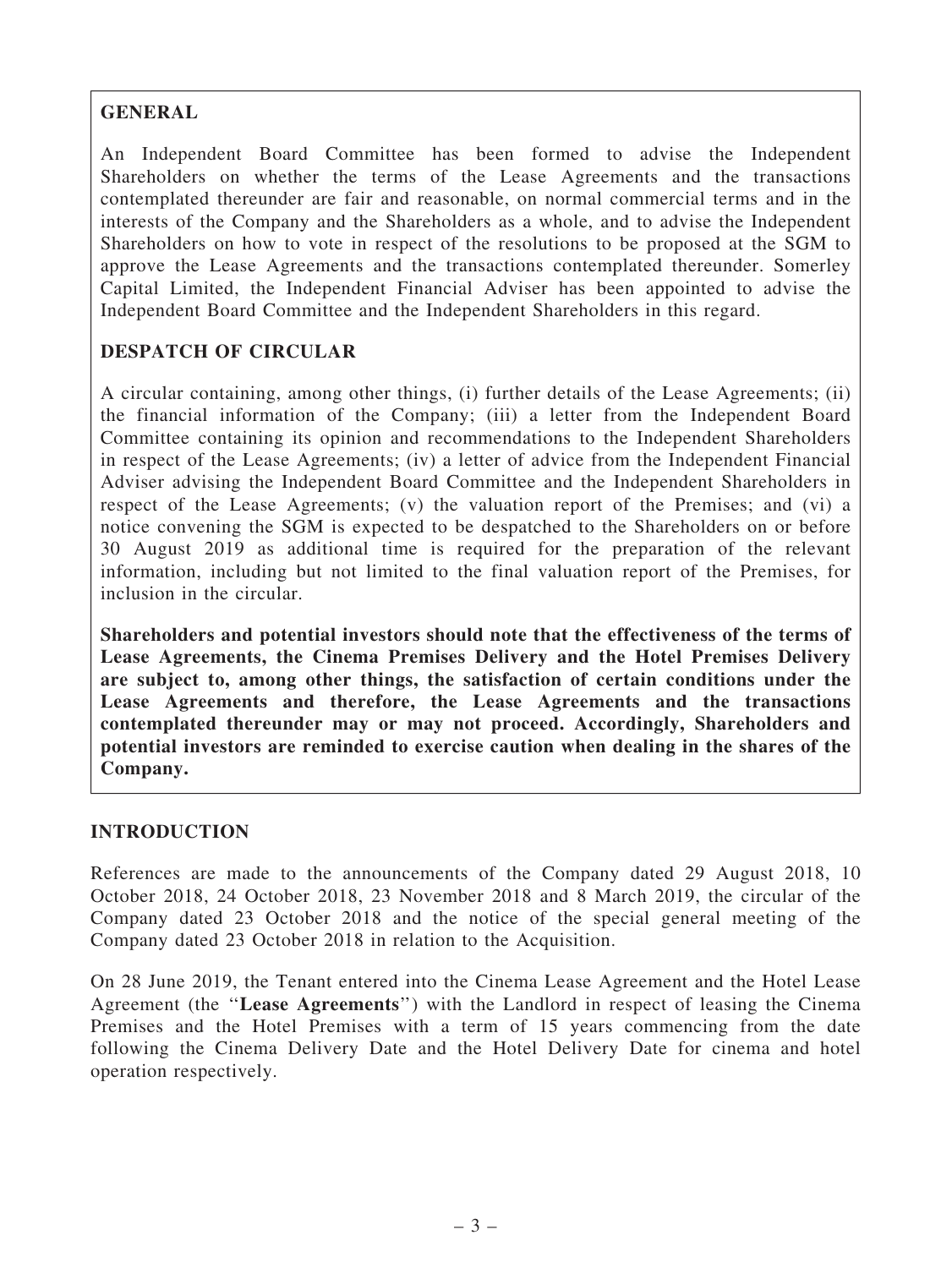## CINEMA LEASE AGREEMENT

The principal terms of the Cinema Lease Agreement proposed to be entered into are summarized as follows:

| Date:       | 28 June 2019                                                                                                                                                                                                                                                                                                                                                                                                                                                                                                                                                                                                                                               |
|-------------|------------------------------------------------------------------------------------------------------------------------------------------------------------------------------------------------------------------------------------------------------------------------------------------------------------------------------------------------------------------------------------------------------------------------------------------------------------------------------------------------------------------------------------------------------------------------------------------------------------------------------------------------------------|
| Parties:    | The Landlord and the Tenant                                                                                                                                                                                                                                                                                                                                                                                                                                                                                                                                                                                                                                |
| Premises:   | Floors 5, 6 and 7 of the building units 597 and 599, located at<br>Wuxing Road, Xiagang Street, Jiangyin, PRC (中國江陰市夏港<br>街道五星路), with a total gross floor area of approximately<br>17,124.49 square meters.                                                                                                                                                                                                                                                                                                                                                                                                                                               |
| Lease Term: | A term of 15 years, commencing from the date following the<br>Cinema Delivery Date.                                                                                                                                                                                                                                                                                                                                                                                                                                                                                                                                                                        |
| Rent:       | The amount payable by the Tenant to the Landlord for a<br>particular rental year during the Cinema Lease Term is<br>equivalent to (1) the yearly Fixed Cinema Lease Amount, (2) the<br>yearly Fixed Cinema Lease Amount and the Variable Cinema<br>Lease Amount or (3) the yearly Fixed Cinema Lease Amount<br>and the De Minimis Amount (as the case may be) (collectively,<br>the "Cinema Rent").                                                                                                                                                                                                                                                        |
|             | (a) Fixed Cinema Lease Amount                                                                                                                                                                                                                                                                                                                                                                                                                                                                                                                                                                                                                              |
|             | A rate at RMB1.35 per square meter per day (the "Initial<br>Cinema Rent Rate") for the first three years from the date<br>following the Cinema Premises Delivery (the "Cinema"<br>Lease Initial Period"). During the Cinema Lease Initial<br>Period, the yearly Fixed Cinema Lease Amount (1) for the<br>first rental year during the Cinema Lease Term shall amount<br>to approximately RMB5,625,394.97 (inclusive of tax) taking<br>into consideration of the Cinema Rent Exemption Period<br>and (2) for the second and third rental year during the<br>Cinema Lease Term shall amount to approximately<br>RMB8,438,092.45 (inclusive of tax) per year. |
|             | The Initial Cinema Rent Rate will be increased by 8% every<br>three years from the end of the Cinema Lease Initial Period<br>during the Cinema Lease Term (the "Subsequent Cinema<br>Rent Rate").                                                                                                                                                                                                                                                                                                                                                                                                                                                          |
|             | (b) Variable Lease Amount                                                                                                                                                                                                                                                                                                                                                                                                                                                                                                                                                                                                                                  |
|             | In the event that the yearly Cinema Commission Amount<br>exceeds the yearly Fixed Cinema Lease Amount for a<br>particular rental year during the Cinema Lease Term, an<br>amount equivalent to the difference between the yearly<br>Cinema Commission Amount and the yearly Fixed Cinema<br>Lease Amount shall be payable by the Tenant to the<br>Landlord.                                                                                                                                                                                                                                                                                                |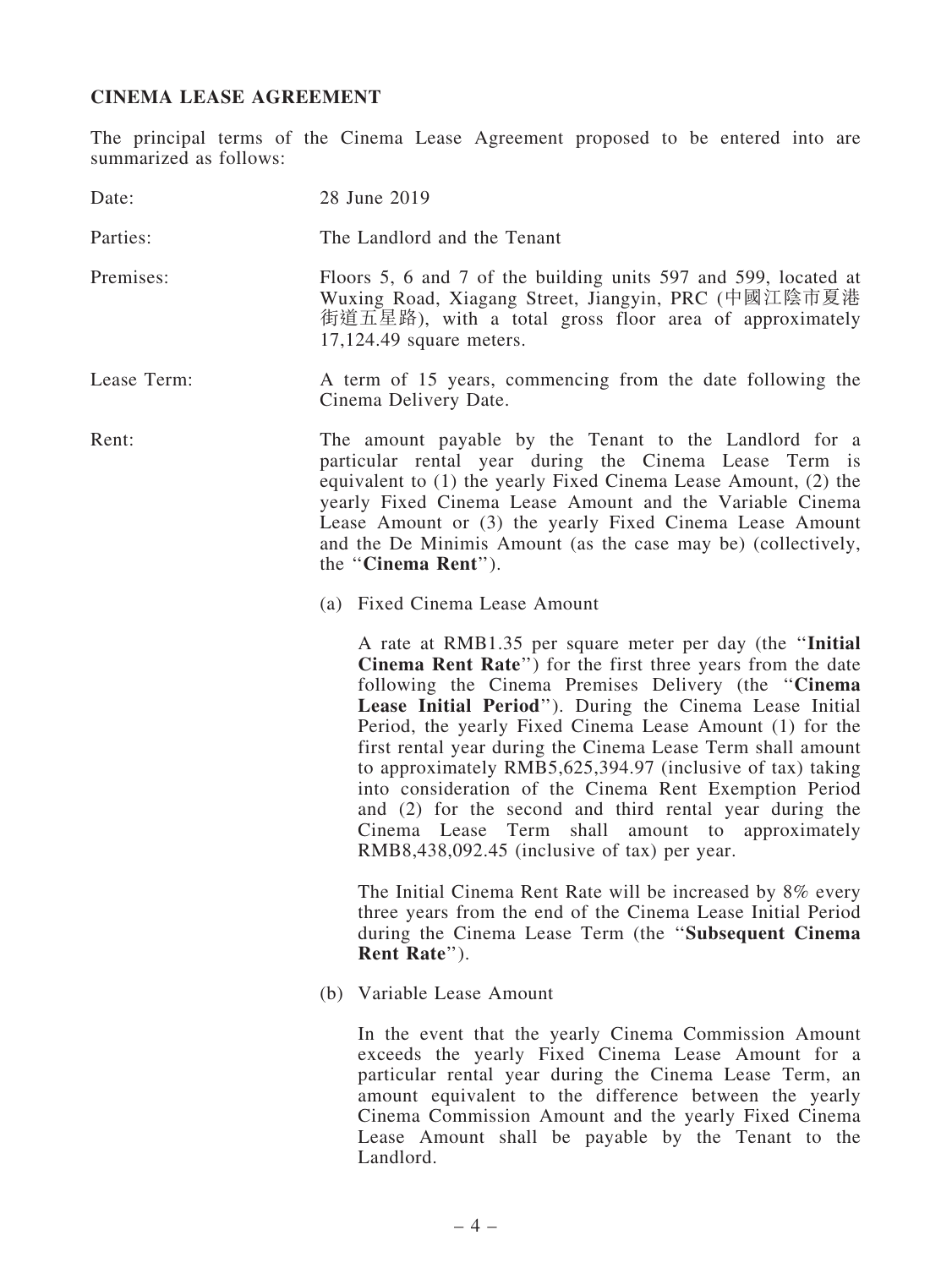(c) De Minimis Amount

Notwithstanding the above, in the event that (1) the yearly Cinema Commission Amount exceeds the yearly Fixed Cinema Lease Amount and (2) the yearly Variable Cinema Lease Amount exceeds the De Minimis Amount for a particular rental year during the Cinema Lease Term, the Tenant shall pay an amount equivalent to (1) the yearly Fixed Cinema Lease Amount and (2) the De Minimis Amount to the Landlord for the relevant rental year.

Payment of Cinema Rent: The Fixed Cinema Lease Amount shall be pre-paid by the Tenant to the Landlord every three months during the Cinema Lease Term.

> During the Cinema Rent Exemption Period, no Fixed Cinema Lease Amount is payable by the Tenant to the Landlord for the first four rental months from the date following the Cinema Delivery Date. Within 3 Business Days prior to the end of the third rental month of the Cinema Lease Term, the Tenant shall pre-pay the Landlord the Fixed Cinema Lease Amount for the fifth and the sixth rental month of the Cinema Lease Term, an amount equivalent to two-third of the Fixed Cinema Lease Amount, amounting to RMB1,406,348.74.

> The Fixed Cinema Lease Amount for the seventh to the ninth rental month of the Cinema Lease Term, amounting to RMB2,109,523.11, shall be pre-paid by the Tenant to the Landlord within 3 Business Days prior to the end of the sixth rental month of the Cinema Lease Term. The subsequent Fixed Cinema Lease Amount for the next three month rental period shall be pre-paid by the Tenant within 3 Business Days prior to the end of the previous three month rental period to the Landlord (i.e. the Tenant shall pre-pay the Fixed Cinema Lease Amount for the tenth to twelfth rental month within 3 Business Days prior to the end of the ninth rental month of the Cinema Lease Term). The remaining Fixed Cinema Lease Amount shall be payable by the Tenant to the Landlord in accordance with the same payment cycle as mentioned above for the rest of the Cinema Lease Term.

> The Variable Lease Amount or the De Minimis Amount (as the case may be and if applicable) is payable by the Tenant to the Landlord on a yearly basis within 3 Business Days after the Determination Date.

Rent Exemption Period: The Tenant is exempted from payment of the Cinema Rent for a period of four months from the date following the Cinema Delivery Date.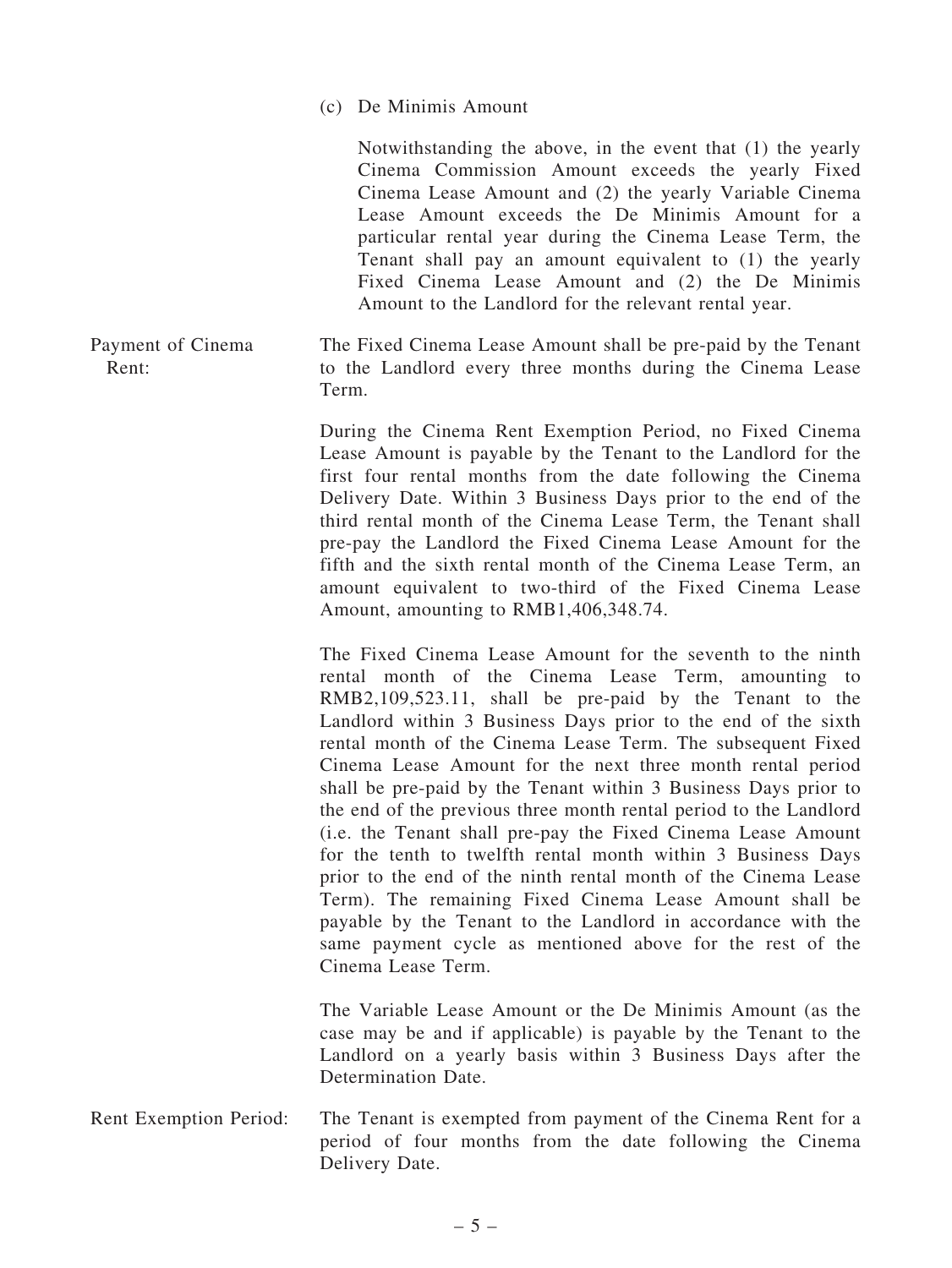Property Management Service Fee: A rate at RMB0.5 per square meter per day (the ''Initial Cinema Property Management Fee Rate'') for the property management services at the Cinema Premises provided by the Property Manager appointed by the Landlord ("Cinema" Property Manager'') during the Cinema Lease Initial Period, which amounts to (1) approximately RMB2,083,479.62 (inclusive of water and air conditioning bills and tax) for the first rental year during the Cinema Lease Term taking into account of the Cinema Rent Exemption Period and (2) approximately RMB3,125,219.43 (inclusive of water and air conditioning bills and tax) per year for the second and third rental year during the Cinema Lease Term.

> The Initial Cinema Property Management Fee Rate will be increased by 8% every three years from the end of the Cinema Lease Initial Period (the ''Increased Cinema Property Management Fee Rate'').

Payment of Property Management Service Fee: The Property Management Service Fee shall be pre-paid by the Tenant to the Landlord every three months during the Cinema Lease Term.

> During the Cinema Rent Exemption Period, no Property Management Service Fee is payable by the Tenant to the Landlord for the first four months from the date following the Cinema Delivery Date. Within 3 Business Days prior to the end of the date following the end of the Cinema Rent Exemption Period, the Tenant shall pre-pay the Landlord the Property Management Service Fee for the fifth to the sixth rental month of the Cinema Lease Term, an amount equivalent to two-third of the Property Management Service Fee, amounting to RMB520,869.90.

> The Property Management Service Fee for the seventh to the ninth rental month of the Cinema Lease Term, amounting to RMB781,304.86, shall be pre-paid by the Tenant to the Landlord within 3 Business Days prior to the end of the sixth rental month of the Cinema Lease Term. The subsequent Property Management Service Fee for the next three month rental period shall be pre-paid by the Tenant within 3 Business Days prior to the end of the previous three month rental period to the Landlord (i.e. the Tenant shall pre-pay the Property Management Service Fee for the tenth to the twelfth rental month within 3 Business Days prior to the end of the ninth rental month of the Cinema Lease Term). The remaining Property Management Service Fee shall be payable by the Tenant to the Landlord in accordance with the same payment cycle as mentioned above for the rest of the Cinema Lease Term.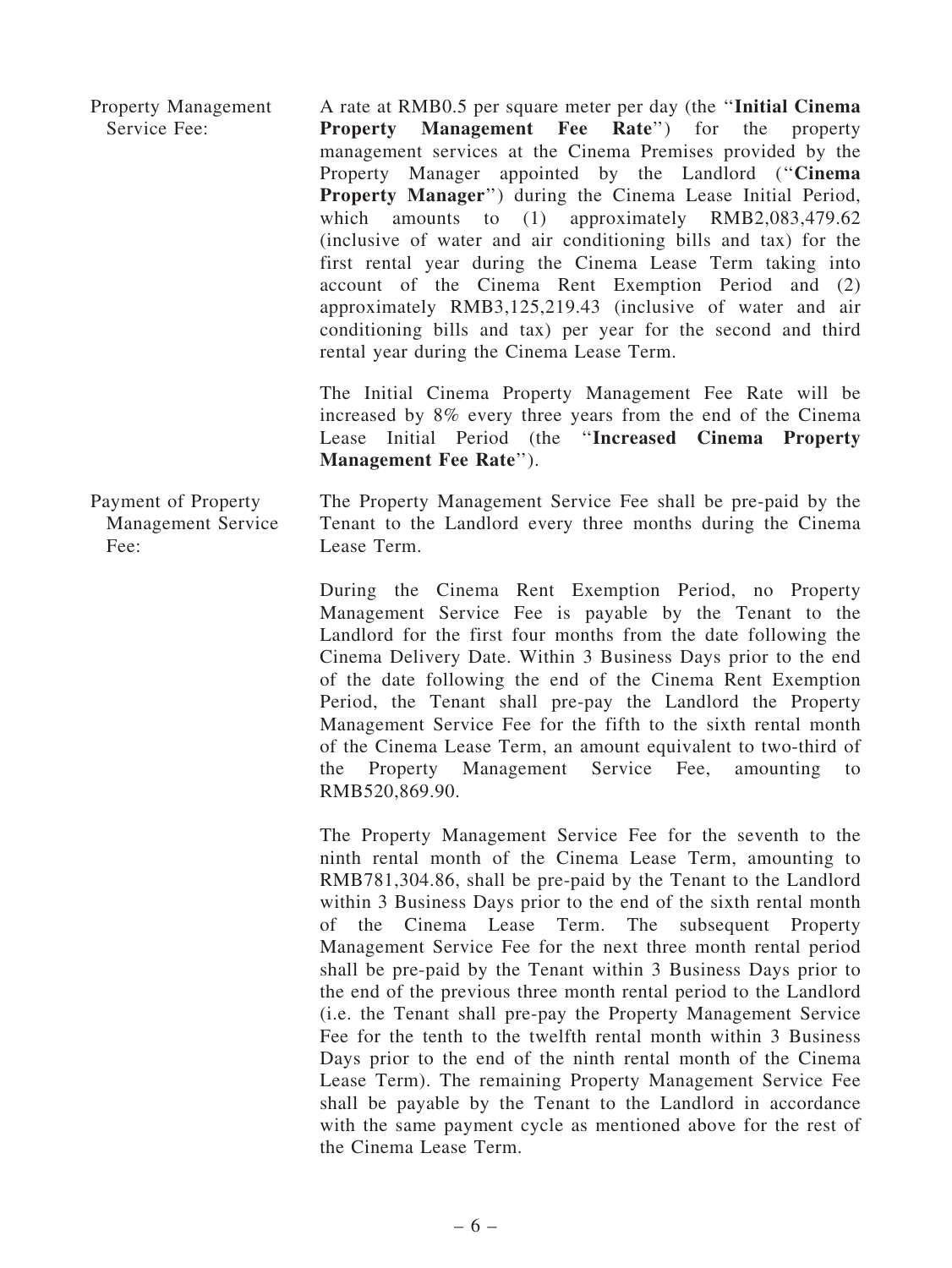Fixed Cinema Lease Amount and Cinema Property Management Fee Adjustment:

The Tenant has a right every three years during the Cinema Lease Term to appoint an independent valuer to evaluate the Fixed Cinema Lease Amount and/or the Cinema Property Management Fee of that particular year. If the market rate is lower than the yearly Fixed Cinema Lease Amount and/or the yearly Cinema Property Management Fee for that year, the subsequent yearly Fixed Cinema Lease Amount and/or the yearly Cinema Property Management Fee payable by the Tenant should be adjusted accordingly.

In the event that the market rate of the third rental year evaluated by the independent valuer (the ''Cinema Third Year Market Rate") is lower than the yearly Fixed Cinema Lease Amount and/or Cinema Property Management Fee paid by the Tenant to the Landlord during the first three rental years, the yearly Fixed Cinema Lease Amount and/or Cinema Property Management Fee payable by the Tenant for the fourth to the sixth rental year during the Cinema Lease Term will be adjusted to a rate not higher than the Cinema Third Year Market Rate. In the event that the market rate of the sixth rental year evaluated by the independent valuer (the ''Cinema Sixth Year Market Rate'') is lower than the yearly Fixed Cinema Lease Amount and/or Cinema Property Management Fee paid by the Tenant to the Landlord during the fourth to the sixth rental year of the Cinema Lease, the yearly Fixed Cinema Lease Amount and/or Cinema Property Management Fee payable by the Tenant for the seventh to the ninth rental year during the Cinema Lease Term will be adjusted to a rate not higher than the Cinema Sixth Year Market Rate.

Use of Premises: The Cinema Premises shall be used for the purpose of cinema operation.

Deposit: A rental deposit of RMB4,219,046.22 is payable by the Tenant to the Landlord within 10 Business Days from the date of the Cinema Lease Agreement being Effective.

> If no payment is due from the Tenant to the Landlord under the Cinema Lease Agreement, upon the termination of the Cinema Lease Agreement for whatever reason, the Landlord shall return the Cinema Lease Deposit to the Tenant within 10 days from the date of the termination of the Cinema Lease Agreement.

Sub-letting: Upon the submission of a written notification to the Landlord, the Tenant has a right to sub-let the Cinema Premises (in part or in whole) to any party.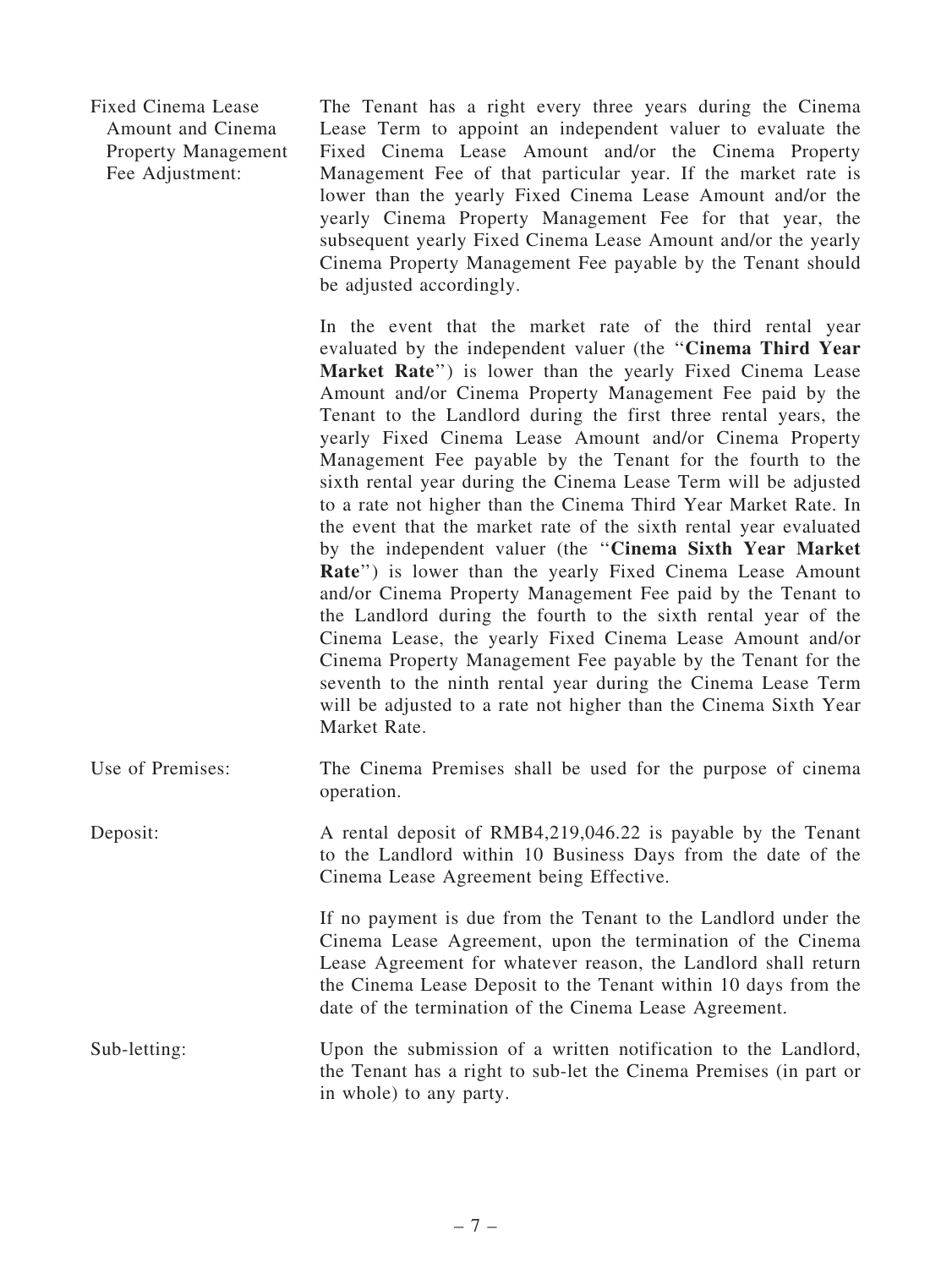- Assignment of rights and obligations: Upon the submission of a written notification to the Landlord, the Tenant may assign all of its rights and obligations under the Cinema Lease Agreement to its associate(s).
- Right to Renew: The Tenant has the priority to renew the lease on the same terms as offered by other parties for the leasing of the Cinema Premises. Upon the renewal of the lease under the Cinema Lease Agreement, the Company will re-comply with the requirements under the Listing Rules.
- Right of First Refusal: In the event of the disposal of the Cinema Premises by the Landlord, the Tenant shall have the right of first refusal to acquire the Cinema Premises from the Landlord on the same terms and conditions as offered by other parties.

The Landlord undertook that in the event that the Landlord disposes the Cinema Premises to a third party, the Tenant shall continue to lease the Cinema Premises from such third party under the same terms of the Cinema Lease Agreements (the "Cinema Undertaking") and that it will indemnify the Tenant from all losses arising from the breach of the Cinema Undertaking.

- Conditions Precedent: The terms under the Cinema Lease Agreement will be Effective upon the Company having fulfilled its obligations under the Listing Rules, including but not limited to obtaining the approval from the Independent Shareholders.
- Termination: In the event that certain terms under the Cinema Lease Agreement have been breached by the Landlord, the Tenant has the right to early terminate the Cinema Lease Agreement and the Landlord will be required to pay an amount equivalent to twice the amount of the Cinema Lease Deposit, the amount pre-paid by the Tenant to the Landlord for such period after the early termination of the Cinema Lease Agreement and any loss suffered by the Tenant arising from such breach of the Landlord.

#### HOTEL LEASE AGREEMENT

The principal terms of the Hotel Lease Agreement proposed to be entered into are summarized as follows:

| Date:     | 28 June 2019                                                                                                                                 |
|-----------|----------------------------------------------------------------------------------------------------------------------------------------------|
| Parties:  | The Landlord and the Tenant                                                                                                                  |
| Premises: | Orange Sky Land Square One, Jiangyin, PRC*, (中國江陰市橙<br>天地廣場1號), with a total gross floor area of approximately<br>$14,188.57$ square meters. |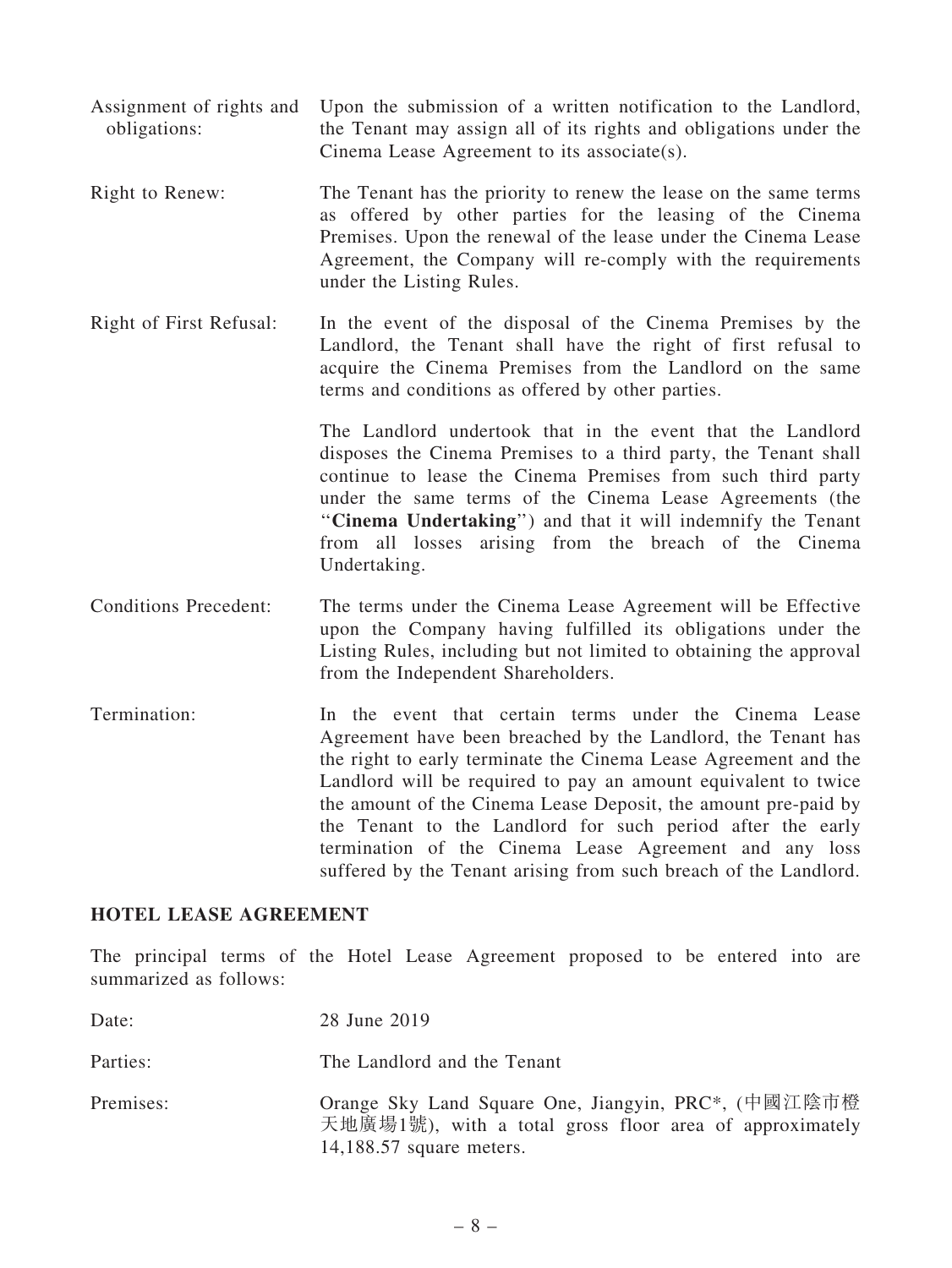Lease Term: A term of 15 years, commencing from the date following the Hotel Delivery Date.

Rent: A rate at RMB1.4 per square meter per day (the "Initial Hotel" Rent Rate'') for the first three years from the date following the Hotel Premises Delivery (the ''Hotel Lease Initial Period''). During the Hotel Lease Initial Period, the yearly Hotel Rent (1) for the first rental year during the Hotel Lease Term shall amount to approximately RMB4,833,572.85 (inclusive of tax) taking into consideration of the Hotel Rent Exemption Period and (2) for the second and third rental year during the Hotel Lease Term shall amount to approximately RMB7,250,359.27 per year.

> The Initial Hotel Rent Rate will be increased by 8% every three years from the end of the Hotel Lease Initial Period during the Hotel Lease Term (the ''Subsequent Hotel Rent Rate'').

Payment of Hotel Rent: The Hotel Rent shall be pre-paid by the Tenant to the Landlord every three months during the Hotel Lease Term.

> During the Hotel Rent Exemption Period, no Hotel Rent is payable by the Tenant to the Landlord for the first four rental months from the date following the Hotel Delivery Date. Within 3 Business Days prior to the end of the third rental month of the Hotel Lease Term, the Tenant shall pre-pay the Landlord the Hotel Rent for the fifth to the sixth month of the Hotel Lease Term, an amount equivalent to two-third of the Hotel Rent, amounting to RMB 1,208,393.21.

The Hotel Rent for the seventh to the ninth month of the Hotel Lease Term, amounting to RMB1,812,589.82, shall be pre-paid by the Tenant to the Landlord within 3 Business Days prior to the end of the sixth rental month of the Hotel Lease Term. The subsequent Hotel Rent for the next three month rental period shall be pre-paid by the Tenant within 3 Business Days prior to the end of the previous three month rental period to the Landlord (i.e. the Tenant shall pre-pay the Hotel Rent for the tenth to the twelfth rental month within 3 Business Days prior to the end of the ninth rental month of the Hotel Lease Term). The remaining Hotel Rent shall be payable by the Tenant to the Landlord in accordance with the same payment cycle as mentioned above for the rest of the Hotel Lease Term.

Rent Exemption Period: The Tenant is exempted from payment of the Hotel Rent for four months from the date following the Hotel Delivery Date.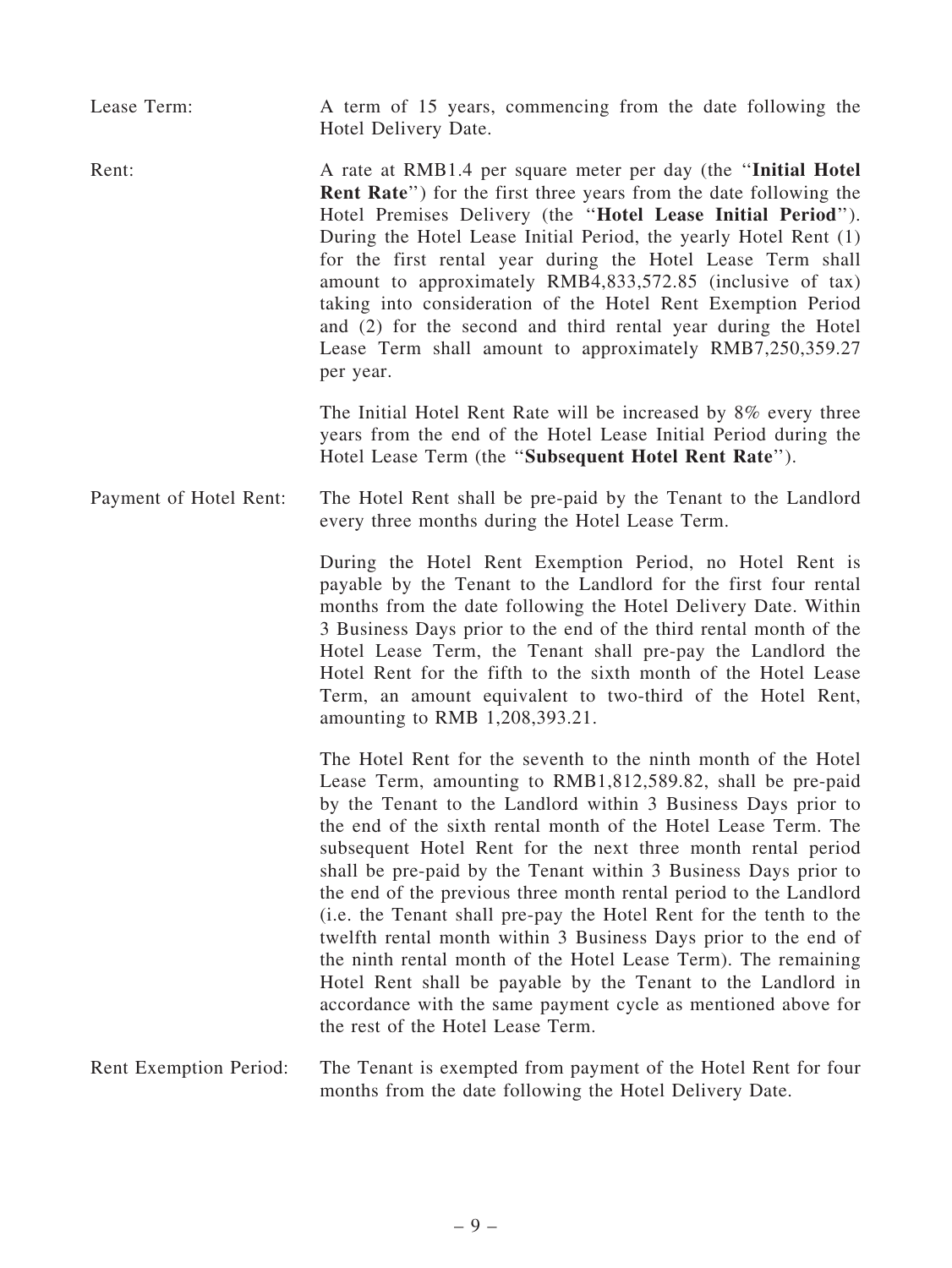Hotel Rent Adjustment: The Tenant has a right every three years during the Hotel Lease Term to appoint an independent valuer to evaluate the Hotel Rent of that particular year. If the market rate is lower than the yearly Hotel Rent for that year, the subsequent yearly Hotel Rent payable by the Tenant should be adjusted accordingly.

> In the event that the market rate of the third rental year evaluated by the independent valuer (the ''Hotel Third Year Market Rate") is lower than the yearly Hotel Rent paid by the Tenant to the Landlord during the first three rental years, the yearly Hotel Rent payable by the Tenant for the fourth to the sixth rental year during the Hotel Lease Term will be adjusted to a rate not higher than the Hotel Rent Third Year Market Rate. In the event that the market rate of the sixth rental year evaluated by the independent valuer (the ''Hotel Sixth Year Market Rate") is lower than the yearly Hotel Rent paid by the Tenant to the Landlord during the fourth to the sixth rental year of the Hotel Lease, the yearly Hotel Rent payable by the Tenant for the seventh to the ninth rental year during the Hotel Lease Term will be adjusted to a rate not higher than the Hotel Sixth Year Market Rate.

Deposit: A rental deposit of RMB3,625,179.64 is payable by the Tenant to the Landlord within 10 Business Days from the date of the Hotel Lease Agreement being Effective.

> If no payment is due from the Tenant to the Landlord under the Hotel Lease Agreement, upon the termination of the Hotel Lease Agreement for whatever reason, the Landlord shall return the Hotel Lease Deposit to the Tenant within 10 days from the date of the termination of the Hotel Lease Agreement.

- Sub-letting: Upon the submission of a written notification to the Landlord, the Tenant has a right to sub-let the Hotel Premises (in part or in whole) to any party.
- Assignment of rights and obligations: Upon the submission of a written notification to the Landlord, the Tenant may assign all of its rights and obligations under the Hotel Lease Agreement to its associate(s).
- Right to Renew: The Tenant has the priority to renew the hotel lease on the same terms as offered by other parties for the leasing of the Hotel Premises. Upon the renewal of the lease under the Hotel Lease Agreement, the Company will re-comply with the requirements under the Listing Rules.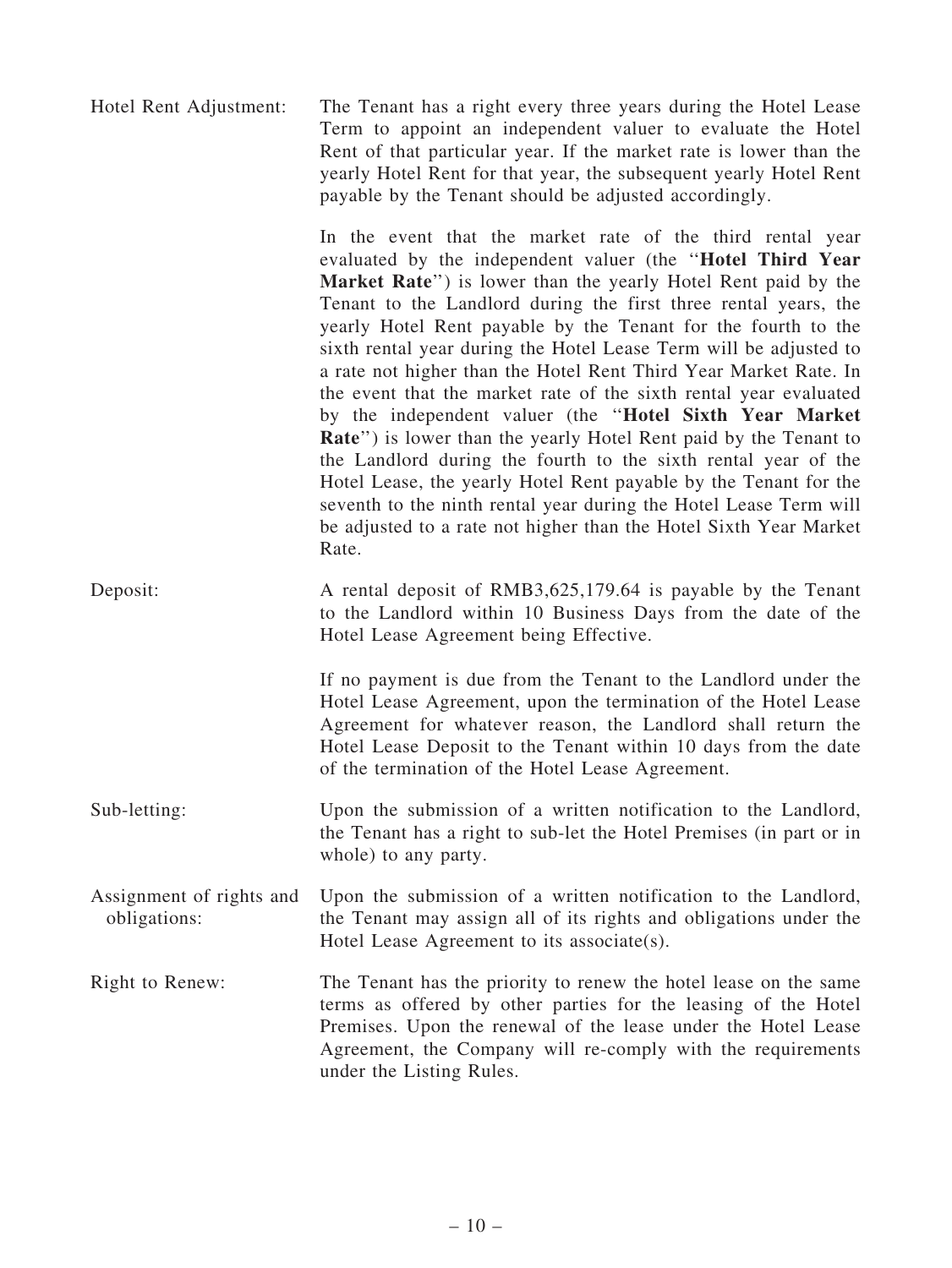Right of First Refusal: In the event of the disposal of the Hotel Premises by the Landlord, the Tenant shall have the right of first refusal to acquire the Hotel Premises from the Landlord on the same terms and conditions as offered by other parties.

The Landlord undertook that in the event that the Landlord disposes the Hotel Premises to a third party, the Tenant shall continue to lease the Hotel Premises from such third party under the same terms of the Hotel Lease Agreements (the ''Hotel Undertaking'') and that it will indemnify the Tenant from all losses arising from the breach of the Hotel Undertaking.

- Conditions Precedent: The terms under the Hotel Lease Agreement will be Effective upon the Company having fulfilled its obligations under the Listing Rules, including but not limited to obtaining the approval from the Independent Shareholders.
- Termination: In the event that certain terms under the Hotel Lease Agreement have been breached by the Landlord, the Tenant has the right to early terminate the Hotel Lease Agreement and the Landlord will be required to pay an amount equivalent to twice the amount of the Hotel Lease Deposit, the amount pre-paid by the Tenant to the Landlord for such period after the early termination of the Hotel Lease Agreement and any loss suffered by the Tenant arising from such breach of the Landlord.

The terms of the Lease Agreements (including the Cinema Rent, the Hotel Rent and the Cinema Property Management Fees) and the basis of the 8% increment on the Fixed Cinema Lease Amount, the Hotel Rent and the Cinema Property Management Fees for every 3 years from the end of the Cinema Lease Initial Period and the Hotel Lease Initial Period, were determined after arm's length negotiations between the parties having taken into consideration of the historical property market trend, the current property environment and future prospects of cinema and hotel market.

To the best of the Directors' knowledge, information and belief and having made all reasonable enquiries, the land use rights in respect of the Complex were acquired by the Landlord on 4 April 2011 at the original acquisition cost of RMB61,800,000 and the Complex was constructed and developed by the Landlord. The construction of the Complex was completed on 20 December 2016.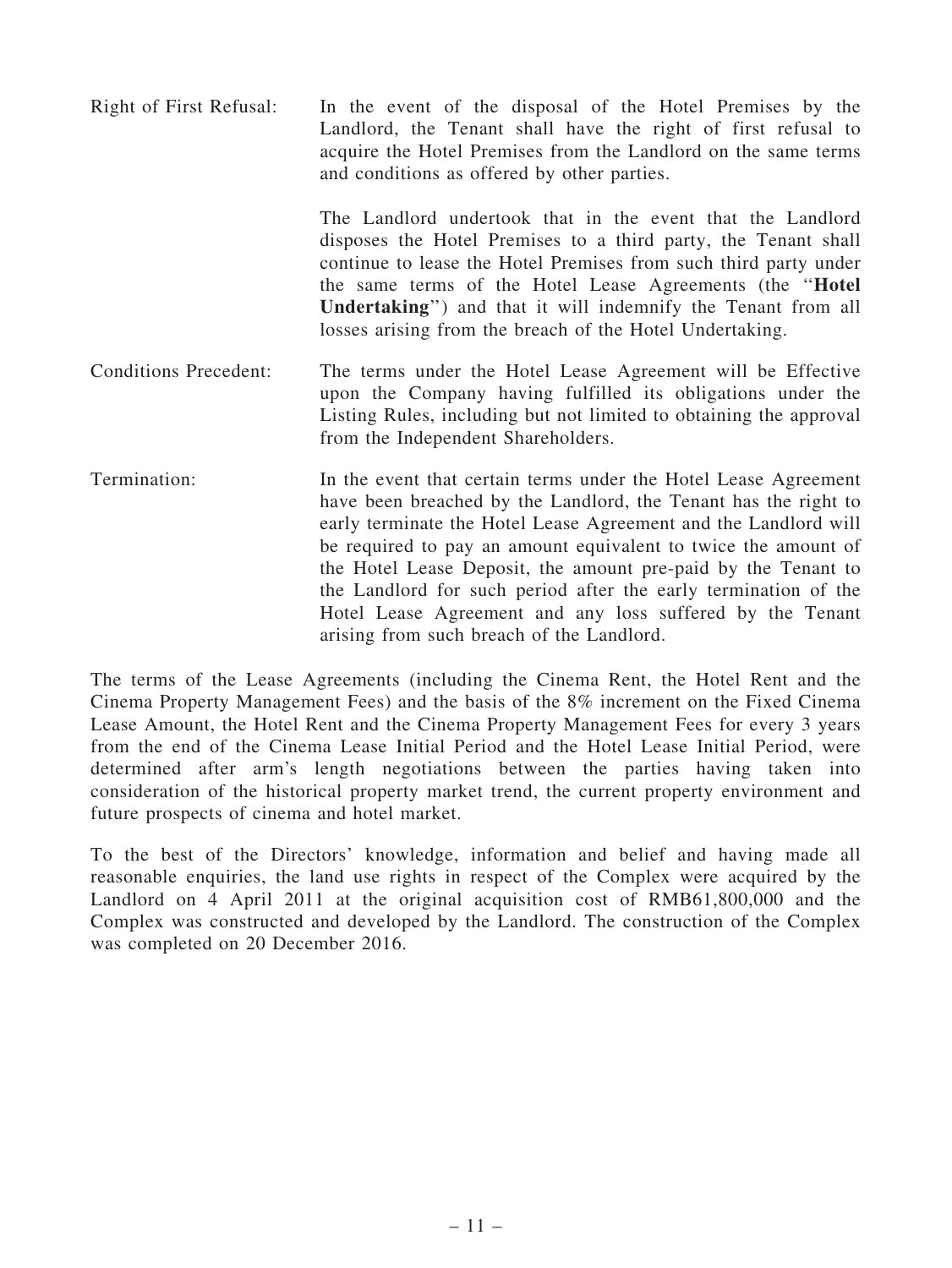## ANNUAL CAP

The proposed annual cap for the Cinema Property Management Fees and the Variable Cinema Lease Amount during the Cinema Lease Term is set out below:

|                      | Cinema<br><b>Property</b><br><b>Management</b> | <b>Variable</b><br>Lease |              |
|----------------------|------------------------------------------------|--------------------------|--------------|
| For the year ending: | <b>Fees</b>                                    | Amount                   | <b>Total</b> |
|                      | (RMB)                                          | (RMB)                    | (RMB)        |
| 2019                 | 3,125,219.43                                   | 2,631,578.07             | 5,756,797.50 |
| 2020                 | 3,125,219.43                                   | 2,631,578.07             | 5,756,797.50 |
| 2021                 | 3,125,219.43                                   | 2,631,578.07             | 5,756,797.50 |
| 2022                 | 3,375,236.98                                   | 2,631,578.07             | 6,006,815.05 |
| 2023                 | 3,375,236.98                                   | 2,631,578.07             | 6,006,815.05 |
| 2024                 | 3, 375, 236. 98                                | 2,631,578.07             | 6,006,815.05 |
| 2025                 | 3,645,255.94                                   | 2,631,578.07             | 6,276,834.01 |
| 2026                 | 3,645,255.94                                   | 2,631,578.07             | 6,276,834.01 |
| 2027                 | 3,645,255.94                                   | 2,631,578.07             | 6,276,834.01 |
| 2028                 | 3,936,876.41                                   | 2,631,578.07             | 6,568,454.48 |
| 2029                 | 3,936,876.41                                   | 2,631,578.07             | 6,568,454.48 |
| 2030                 | 3,936,876.41                                   | 2,631,578.07             | 6,568,454.48 |
| 2031                 | 4,251,826.53                                   | 2,631,578.07             | 6,883,404.60 |
| 2032                 | 4,251,826.53                                   | 2,631,578.07             | 6,883,404.60 |
| 2033                 | 4,251,826.53                                   | 2,631,578.07             | 6,883,404.60 |
| 2034                 | 4,251,826.53                                   | 2,631,578.07             | 6,883,404.60 |

In arriving at the above proposed annual cap, the Directors have taken into account the following factors: (a) the fixed Initial Cinema Property Management Fee, (b) the fixed 8% increment of the Initial Cinema Property Management Fee every three years from the Cinema Lease Initial Period and (c) RMB2,631,578.07, being the amount which constitutes a fully-exempt continuing connected transaction pursuant to Rule  $14A.76(1)(c)$  of the Listing Rules, being less than 5% and the total consideration being less than HK\$3,000,000.

#### REASONS FOR AND BENEFITS OF ENTERING INTO THE LEASE AGREEMENT

The Company is an investment holding company and the Group is principally engaged in theatrical exhibition, cinema operation, film, video and television production, distribution and entertainment businesses in Hong Kong, the PRC, Taiwan and Singapore. As the noncompete undertaking of the Group to engage in the operation of cinema business in the PRC pursuant to the sale and purchase agreement dated 25 January 2017 entered into between Giant Harvest Limited, the Company, True Vision Limited and Nan Hai Corporation Limited in respect of the Disposal will soon expire, the Group intends to develop a new form of multifunctional cinema business in the PRC. As such, the operation of a cinema at the Cinema Premises and the entering into of the Cinema Lease Agreement facilitates the Group's development of cinema business with a new direction. For further information of the non-compete undertaking of the Company, please refer to the announcement of the Company dated 9 February 2017.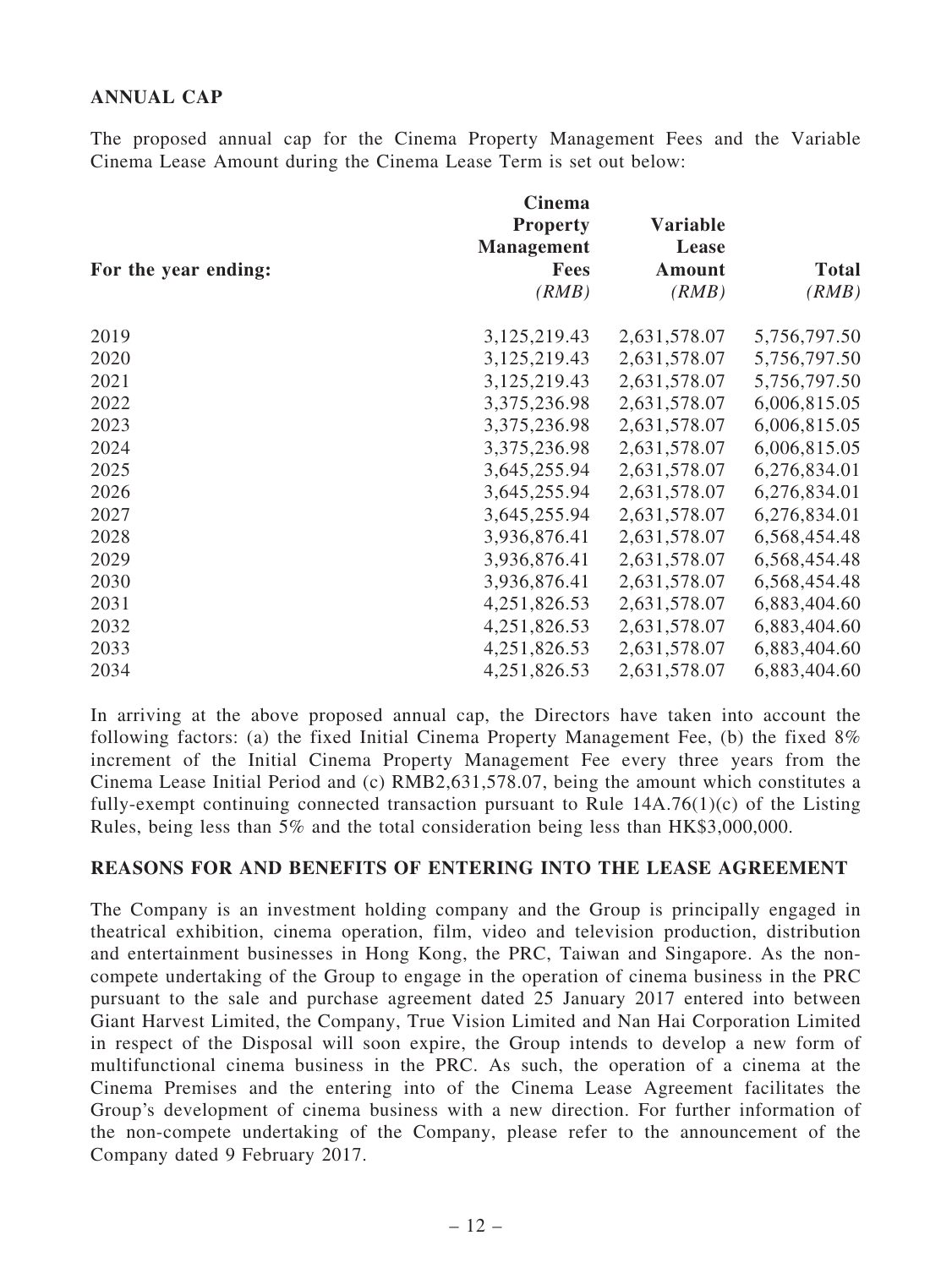In order to capitalise the goodwill and brand equity of the Group, to leverage its resources, innovation and experience of its management team in the entertainment industry, and to commercialise its intellectual properties, the Company intends to operate a movie-themed hotel and to attract local residents and tourists with multifunctional movie theatres, virtual reality (VR) and augmented reality (AR) experiencing facilities, game centers and themed restaurants. It is also anticipated that the operation of the movie-themed hotel at the Hotel Premises will help to widen the customer base and provide a steady customer flow to the cinema at the Cinema Premises.

The Company has researched on the growth rate and the consumption pattern in Jiangyin, the area which the Premises are situated at. The Company is of the view that Jiangyin, being one of the top-ranked city amongst the top 100 economically developed cities in the PRC, is a rapidly developing city with high consumption power and is a popular place for domestic tourists to visit. The Premises benefit from its excellent location as there are several highend residential estates near the Premises and local residents around the area are generally well-off with sufficient leisure time to visit the cinema and the movie-themed hotel to be operated at the Premises by the Group. Having considered the above factors, the Company is of the view that there is strong market potential to operate a cinema and the movie-themed hotel at the Premises given the ideal location and the size of the Premises.

In view of such, the Directors (excluding the independent non-executive Directors) are of the view that the transactions contemplated under the Lease Agreements are conducted (i) in the ordinary and usual course of business of the Group, (ii) on normal commercial terms, and that (iii) the terms contemplated under the Lease Agreements are fair and reasonable and in the interests of the Company and the Shareholders as a whole.

## INFORMATION ON THE TENANT

The Tenant is a company established in the PRC and is an indirect wholly-owned subsidiary of the Company. Its principal business activity is real estate development, enterprise management services (excluding investment and asset management), property management, corporate marketing planning, conference services, exhibition services, daily necessities, hardware products and sales of electronic products.

## INFORMATION ON THE LANDLORD

The Landlord is a company established in the PRC and is the developer of the Premises. Its principal business activity is property development.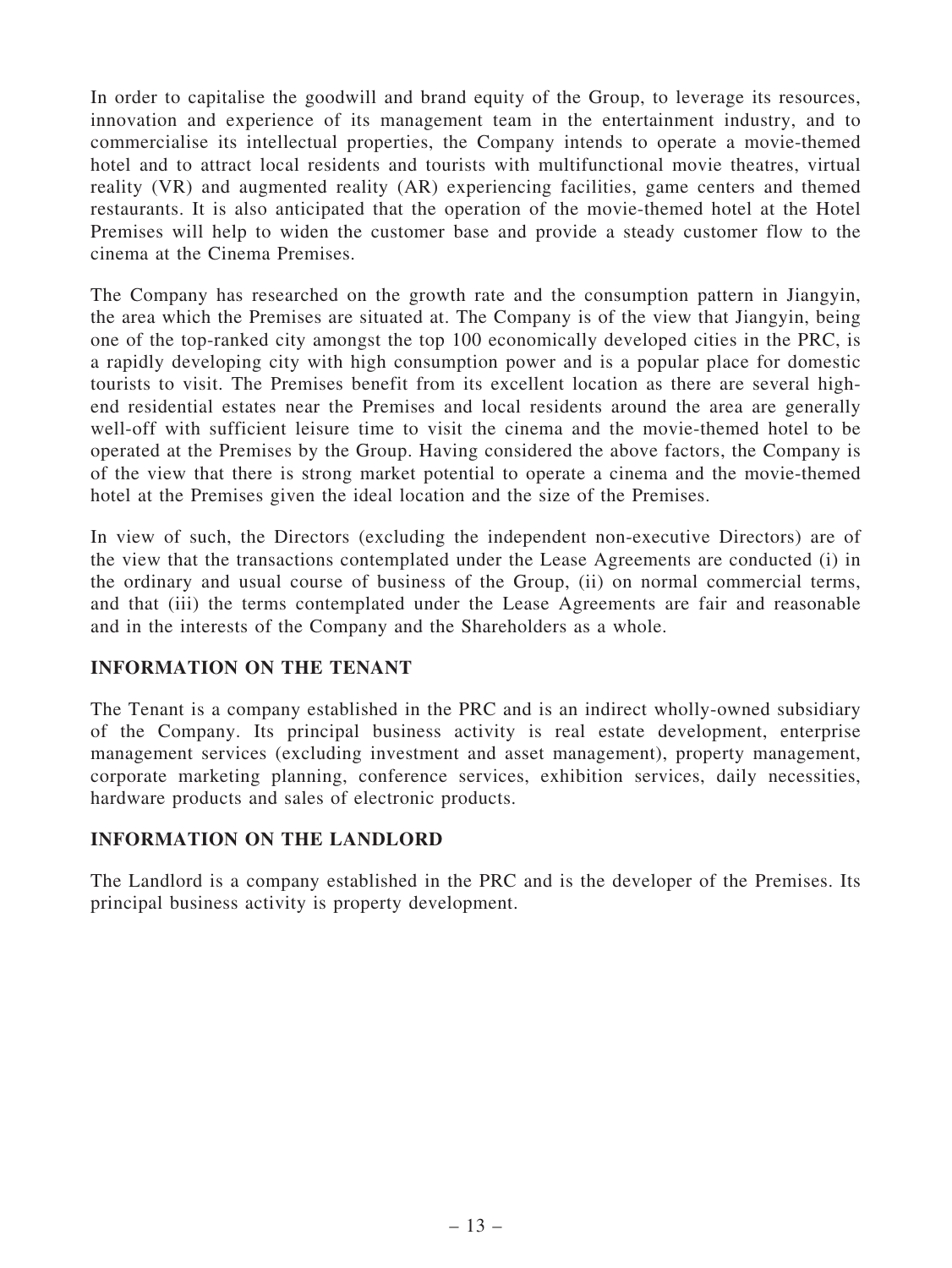## FINANCIAL INFORMATION OF THE PREMISES

Pursuant to the HKFRS 16, the Fixed Cinema Lease Amount payable by the Tenant to the Landlord for leasing the Cinema Premises leased under the Cinema Lease Agreement and the Hotel Rent payable by the Tenant to the Landlord for leasing the Hotel Premises leased under the Hotel Lease Agreement will be recognised as right-of-use assets, in which the aggregate value of approximately RMB95.7 million and RMB82.2 million for recognising the Cinema Premises and the Hotel Premises as right-of-use assets pursuant to the Cinema Lease Agreement and the Hotel Lease Agreement respectively would be calculated with reference to the aggregated present value of the Fixed Cinema Lease Amount and the Hotel Rent during the entire terms of the Cinema Lease Agreement and the Hotel Lease Agreement. The right-of-use asset of RMB95.7 million and RMB82.2 million and a lease liability amounting to RMB95.7 million and RMB82.2 million under the Cinema Lease Agreement and the Hotel Lease Agreement will be recognised by the Group respectively.

No revenue has been generated from the Premises as at the date of this announcement. Accordingly, the Premises do not have identifiable net income stream attributable to the right-of-use assets to be acquired in respect of the Premises for the two years ended 31 December 2018.

#### LISTING RULES IMPLICATIONS

As at the date of the announcement, the Landlord is owned as 75% by Orange Sky Land and 25% by Beijing Orange Land. Orange Sky Land is indirect wholly-owned by Mr. Wu. Beijing Orange Land is owned as to 100% by Beijing Orange Sky. Zeng Qingxin (who holds the shareholding interests in Beijing Orange Sky in accordance to the instructions of Mr. Wu) and Ms. Wu hold as to 99% and 1% of the equity interest of Beijing Orange Sky respectively. Mr. Wu is the Director and controlling shareholder and is interested in an aggregate of approximately 71.28% of the equity interests of the Company. Ms. Wu is the Director and the sister of Mr. Wu. Accordingly, the Landlord, being the associate of Mr. Wu is a connected person of the Company.

Pursuant to HKFRS 16, the entering into of the Lease Agreements as a lessee will require the Group to recognise the Premises as the right-of-use assets in relation to the Fixed Cinema Lease Amount and the Hotel Rent, thus the entering into of the Lease Agreements with the Fixed Cinema Lease Amount and the Hotel Rent and the transactions contemplated thereunder will be regarded as deemed acquisition of assets and connected transactions by the Group. As certain applicable percentage ratios calculated for the purpose of Chapter 14 and Chapter 14A of the Listing Rules in respect of the right-of-use assets of the Premises in relation to the Fixed Cinema Lease Amount and the Hotel Rent exceeds 25% and are less than 100%, the Fixed Cinema Lease Amount under the Cinema Lease Agreements, the Hotel Rent under the Hotel Cinema Lease Agreements and the transactions contemplated thereunder constitute a major transaction and connected transactions for the Company under Chapter 14 and Chapter 14A of the Listing Rules and are subject to the reporting, announcement, circular and Independent Shareholders' approval requirements under Chapter 14 and Chapter 14A of the Listing Rules.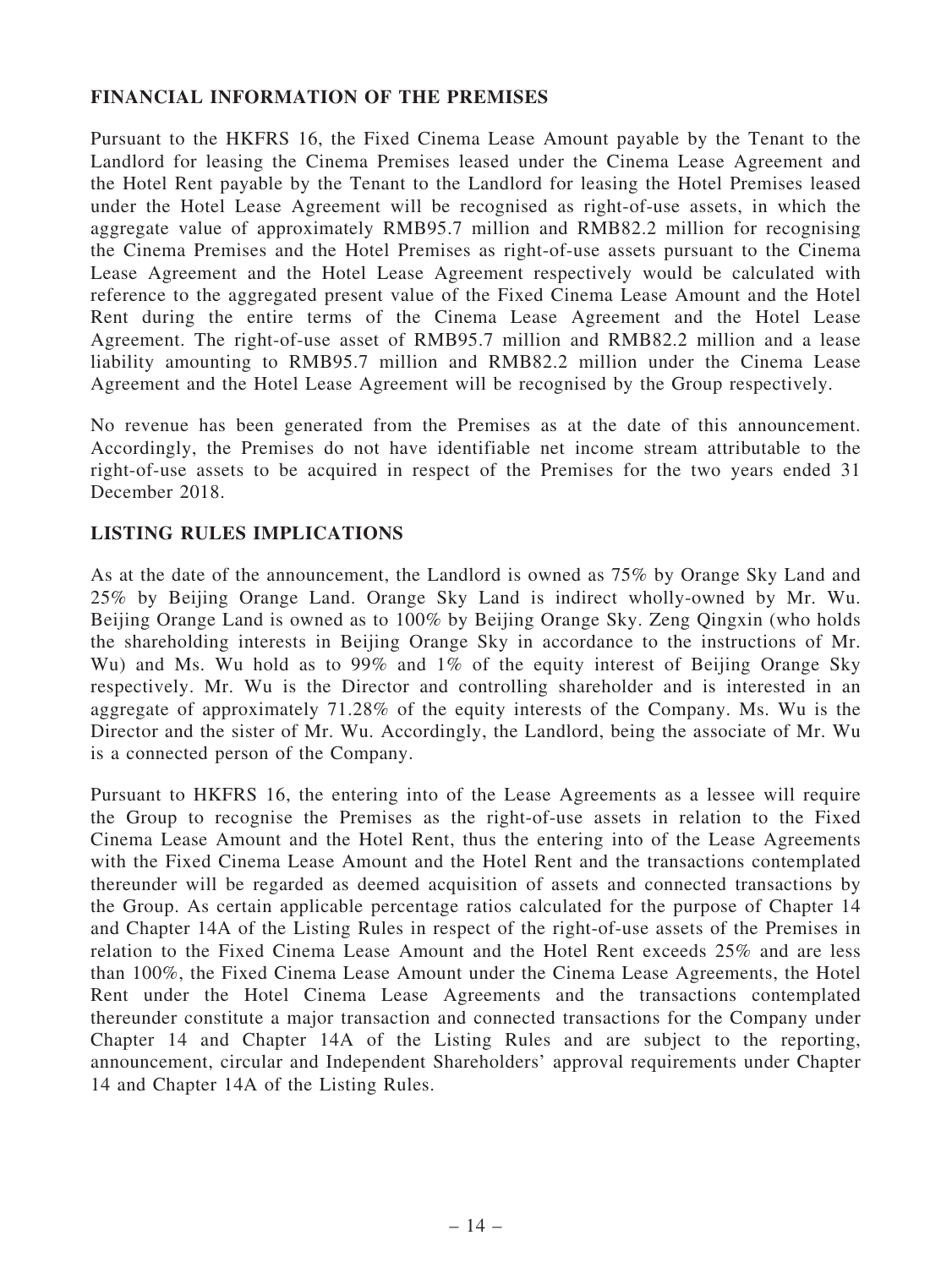Pursuant to HKFRS 16, the entering into of the Cinema Lease Agreement as a lessee will require the Group to recognize the Variable Cinema Lease Amount linked to sales to be recognized as expenses incurred by the Group over the term of the Cinema Lease Agreement, thus the entering into of the Cinema Lease Agreement with the Variable Cinema Lease Amount and the transactions contemplated thereunder will be regarded as a continuing connected transaction under Rule 14A.31 of the Listing Rules. In addition, the provision of property management services at the Cinema Premises by the Cinema Property Manager appointed by the Landlord under the Cinema Lease Agreements also constitutes continuing connected transactions under Rule 14A.31 of the Listing Rules. As all of the relevant percentage ratios in respect of the aggregate annual cap for the Cinema Property Management Fees and the Variable Cinema Lease Amount under the Cinema Lease Agreement payable by the Tenant to the Landlord exceed 0.1% but are less than 5%, such transactions under the Lease Agreements and the relevant annual cap are subject to the reporting, announcement and annual review requirements under Chapter 14A of the Listing Rules, but are exempt from the Independent Shareholders' approval requirement.

In addition, pursuant to Rule 14A.52 of the Listing Rules, as the term of the Lease Agreements exceeds 3 years, the Company has engaged the Independent Financial Adviser to explain why the Lease Agreements require a longer period and to confirm that it is a normal business practice for agreements of these type of transactions to be of such duration.

The voting in respect of the entering into of the Lease Agreements at the SGM will be conducted by way of poll. In view of the interests above, Mr. Wu and Ms. Wu are required to abstain from voting in respect of the resolution(s) approving the Lease Agreements and the transactions contemplated thereunder at the SGM.

Save for the aforesaid and to the Directors' best knowledge, information and belief and having made all reasonable enquiries, as at the date of this announcement, no other Shareholder has a material interest in the Lease Agreements and therefore no other Shareholder is required to abstain from voting on the resolution(s) approving the Lease Agreements and the transactions contemplated thereunder at the SGM.

## GENERAL

An Independent Board Committee has been formed to advise the Independent Shareholders on whether the terms of the Lease Agreements and the transactions contemplated thereunder are fair and reasonable, on normal commercial terms and in the interests of the Company and the Shareholders as a whole, and to advise the Independent Shareholders on how to vote in respect of the resolutions to be proposed at the SGM to approve the Lease Agreements and the transactions contemplated thereunder. Somerley Capital Limited, the Independent Financial Adviser has been appointed to advise the Independent Board Committee and the Independent Shareholders in this regard.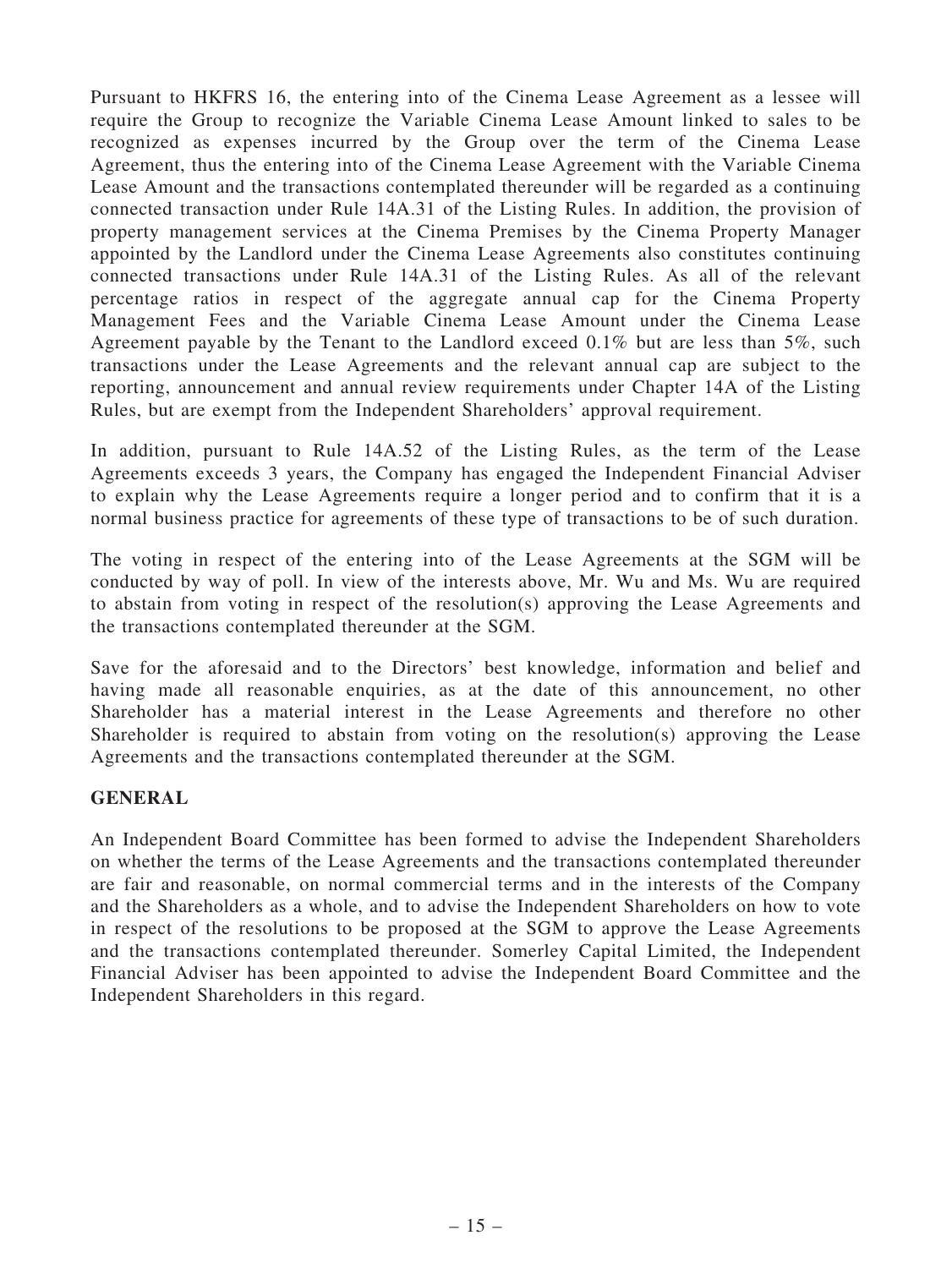## DESPATCH OF CIRCULAR

A circular containing, among other things, (i) further details of the Lease Agreement; (ii) the financial information of the Company; (iii) a letter from the Independent Board Committee containing its opinion and recommendations to the Independent Shareholders in respect of the Lease Agreement; (iv) a letter of advice from the Independent Financial Adviser to advising the Independent Board Committee and the Independent Shareholders in respect of the Lease Agreement; (v) the valuation report of the Premises; and (vi) a notice convening the SGM is expected to be despatched to the Shareholders on or before 30 August 2019 as additional time is required for the preparation of the relevant information, including but not limited to the final valuation report of the Premises, for inclusion in the circular.

Shareholders and potential investors should note that the effectiveness of the term of the Lease Agreements, the Cinema Premises Delivery and the Hotel Premises Delivery are subject to, among other things, the satisfaction of the conditions precedents under the Lease Agreements and therefore, the Lease Agreements and the transactions contemplated thereunder may or may not proceed. Accordingly, Shareholders and potential investors are reminded to exercise caution when dealing in the shares of the Company.

#### **DEFINITIONS**

In this announcement, unless the context otherwise requires, the following terms have the following meanings:

| "Acquisition"         | the acquisition of the Complex and the respective land use<br>rights                                                                                                                                                                                                                                                                                                                    |
|-----------------------|-----------------------------------------------------------------------------------------------------------------------------------------------------------------------------------------------------------------------------------------------------------------------------------------------------------------------------------------------------------------------------------------|
| "associate(s)"        | has the meaning ascribed thereto under the Listing Rules                                                                                                                                                                                                                                                                                                                                |
| "Beijing Orange Land" | Orange Land Cinema Investment<br>Beijing<br>means<br>Management Company Limited* (北京橙地影院投資管理有<br>限公司), a company established in the PRC with limited<br>liability and is owned as to 100% by Beijing Orange Sky                                                                                                                                                                         |
| "Beijing Orange Sky"  | means Beijing Orange Sky Cinema Investment Management<br>Company Limited* (北京橙天影院投資管理有限公司), a<br>company established in the PRC with limited liability. Zeng<br>Qingxin (who holds the shareholding interests in Beijing<br>Orange Sky in accordance to the instructions of Mr. Wu)<br>and Ms. Wu hold as to 99% and $1\%$ of the equity interest of<br>Beijing Orange Sky respectively |
| "Board"               | the board of Directors                                                                                                                                                                                                                                                                                                                                                                  |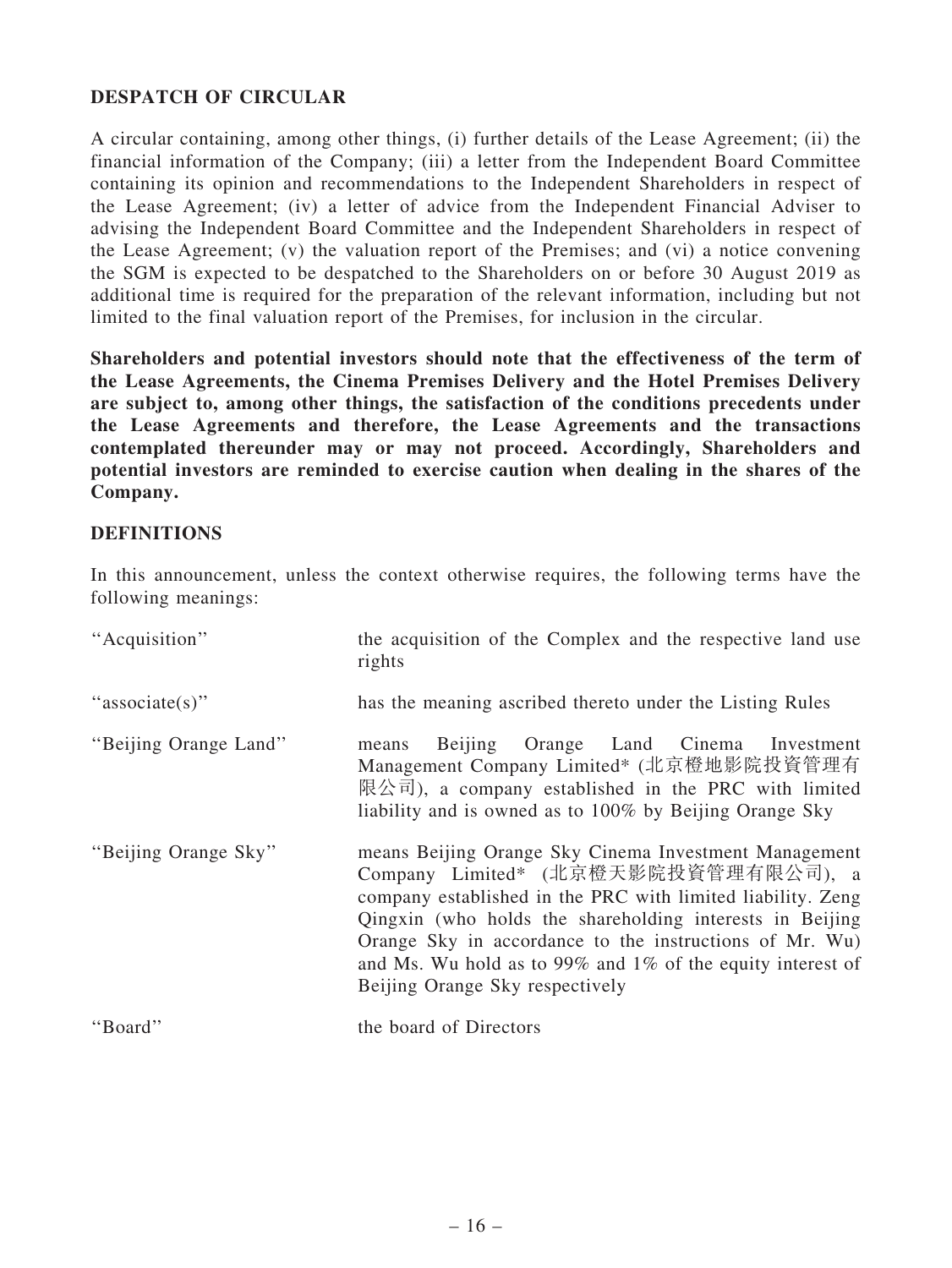| "Box Office"             | the revenue generated from the cinema operation of the<br>Cinema Premises, based on the calculation method of box<br>office revenue set out by the Film Administration of the<br>State Administration of Press, Publication, Radio, Film and<br>Television in the PRC (國家廣播電影電視總局電影管理局),<br>which includes but is not limited the revenue generated from<br>third-party networks, mobile applications, merchants, pre-<br>paid coupons and on-site tickets sales |
|--------------------------|------------------------------------------------------------------------------------------------------------------------------------------------------------------------------------------------------------------------------------------------------------------------------------------------------------------------------------------------------------------------------------------------------------------------------------------------------------------|
| "Business Day"           | a day on which banks in Hong Kong are generally open for<br>normal banking business to the public and which is not a<br>Saturday, Sunday or public holiday in Hong Kong and PRC                                                                                                                                                                                                                                                                                  |
| "Cinema Commission       | As the case may be, the amount which is equivalent to:                                                                                                                                                                                                                                                                                                                                                                                                           |
| Amount"                  | (i) 14% of the annual Net Box Office for each rental year<br>during the first to the fifth rental year of the Cinema<br>Lease Term;                                                                                                                                                                                                                                                                                                                              |
|                          | (ii) 15% of the annual Net Box Office for each rental year<br>during the sixth to the tenth rental year of the Cinema<br>Lease Term; or                                                                                                                                                                                                                                                                                                                          |
|                          | (iii) 16% of the annual Net Box Office for each rental year<br>during the eleventh to the fifteenth rental year of the<br>Cinema Lease Term                                                                                                                                                                                                                                                                                                                      |
| "Cinema Delivery Date"   | 30 September 2019, being the expected date which the<br>delivery of the Cinema Premises to the Tenant shall takes<br>place, and in any event, the date of the actual delivery of<br>the Cinema Premises by the Landlord to the Tenant should<br>be no later than 31 December 2019, unless otherwise agreed<br>by the Landlord and the Tenant                                                                                                                     |
| "Cinema Lease Agreement" | the lease agreement dated 28 June 2019 entered into<br>between the Landlord and the Tenant in respect of the<br>leasing of the Cinema Premises                                                                                                                                                                                                                                                                                                                   |
| "Cinema Lease Deposit"   | A rental deposit of RMB4,219,046.22 is payable by the<br>Tenant to the Landlord within 10 Business Days from the<br>date of the Cinema Lease Agreement being Effective                                                                                                                                                                                                                                                                                           |
| "Cinema Lease Term"      | the term of 15 years commencing from the date following<br>the Cinema Delivery Date                                                                                                                                                                                                                                                                                                                                                                              |
| "Cinema Premises"        | Floor 5, 6 and 7 of the building units 597 and 599, located<br>at Wuxing Road, Xiagang Street, Jiangyin, PRC (中國江陰<br>市夏港街道五星路), with a total gross floor area of<br>approximately 17,124.49 square meters                                                                                                                                                                                                                                                       |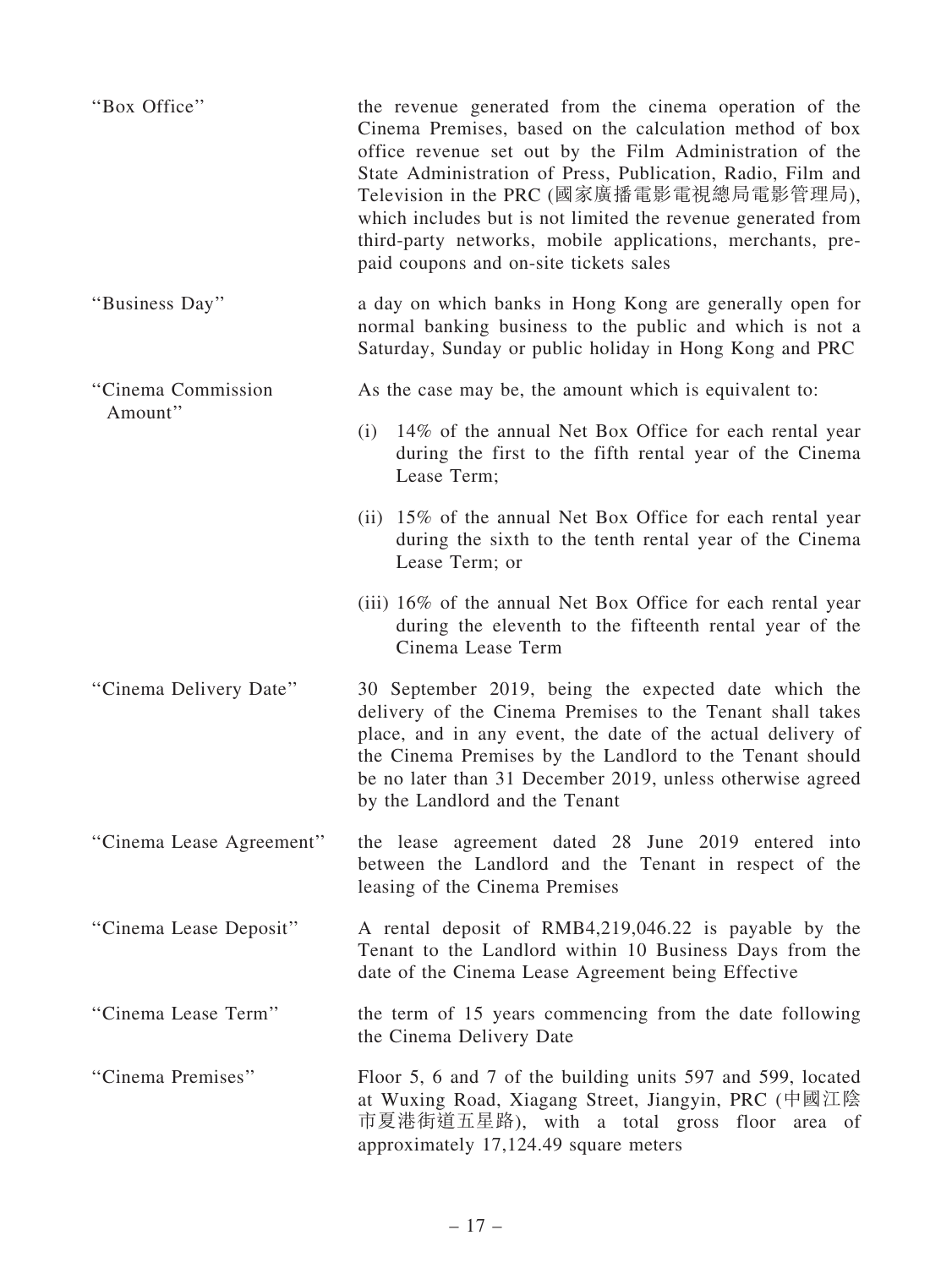| "Cinema Premises Delivery"          | the delivery of the Cinema Premises from the Landlord to<br>the Tenant subject to certain delivery conditions as stated in<br>the Cinema Lease Agreements                                                                                                                                                                                                        |
|-------------------------------------|------------------------------------------------------------------------------------------------------------------------------------------------------------------------------------------------------------------------------------------------------------------------------------------------------------------------------------------------------------------|
| "Cinema Property<br>Management Fee" | the amount pre-paid by the Tenant to the Landlord based on<br>the Initial Property Management Service Fee Rate or the<br>Increased Property Management Service Fee Rate (as the<br>case may be) every three months during the Cinema Lease<br>Term                                                                                                               |
| "Cinema Rent Exemption"<br>Period"  | the period of four months from the date following the<br>Cinema Delivery Date                                                                                                                                                                                                                                                                                    |
| "Company"                           | Orange Sky Golden Harvest Entertainment (Holdings)<br>Limited, a company incorporated in Bermuda with limited<br>liability, the shares of which are listed on the Main Board of<br>the Stock Exchange (Stock Code: 1132)                                                                                                                                         |
| "Complex"                           | the complex with total gross floor area of approximately<br>93,137.68 square meters, located at Wuxing South Road,<br>Xiagang Street, Jiangyin, PRC and west to Xiadong Road<br>(中國江陰市夏港街道五星路南、夏東路西側)                                                                                                                                                            |
| "controlling shareholder(s)"        | has the meaning ascribed to it under the Listing Rules                                                                                                                                                                                                                                                                                                           |
| "Determination Date"                | 15 days after the end of each rental year during the Cinema<br>Lease Term, which during such period, the Tenant will<br>agree on the annual Net Box Office for such rental year<br>with the Landlord                                                                                                                                                             |
| "De Minimis Amount"                 | the maximum amount which would render the entering into<br>of the Cinema Lease Agreement with the payment of the<br>Variable Cinema Lease Amount for a particular rental year<br>during the Cinema Lease Term by the Tenant to the<br>Landlord being constituted as a fully exempt continuing<br>connected transaction under Rule 14A.76 of the Listing<br>Rules |
| "Director(s)"                       | director(s) of the Company                                                                                                                                                                                                                                                                                                                                       |
| "Disposal"                          | means the disposal of the entire issued share capital of the<br>City Entertainment Corporation Limited by Giant Harvest<br>Limited to True Vision Limited                                                                                                                                                                                                        |
| "Effective"                         | the Lease Agreements being effective upon obtaining of the<br>necessary approvals from the Directors and the Independent<br>Shareholders in respect of the Lease Agreements and the<br>transactions contemplated thereunder                                                                                                                                      |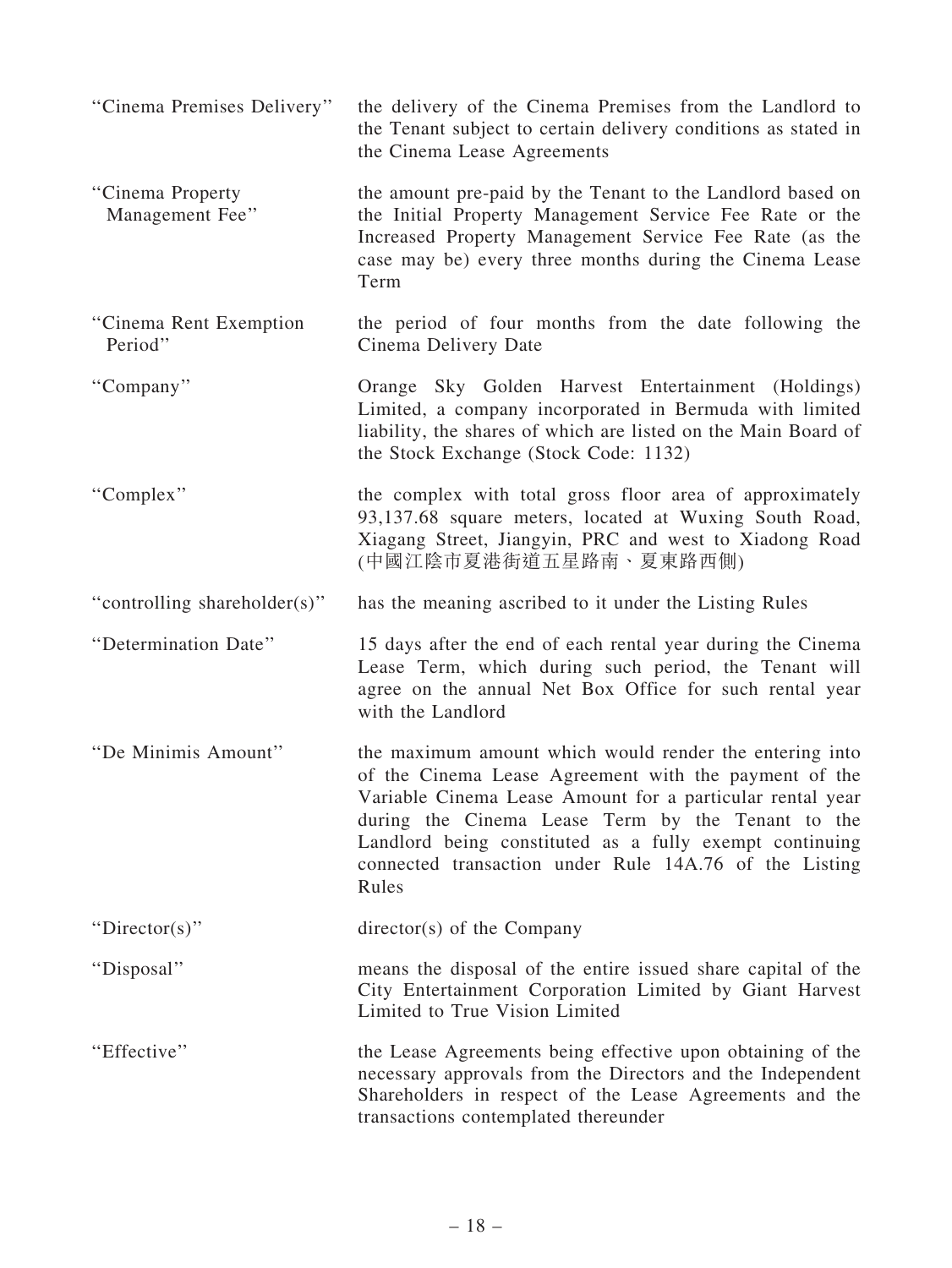| "Fixed Cinema Lease<br>Amount"    | the amount pre-paid by the Tenant to the Landlord based on<br>the Initial Cinema Rent Rate or the Subsequent Cinema<br>Rent Rate (as the case may be) every three months during<br>the Cinema Lease Term                                                                                                                                   |
|-----------------------------------|--------------------------------------------------------------------------------------------------------------------------------------------------------------------------------------------------------------------------------------------------------------------------------------------------------------------------------------------|
| "Group"                           | the Company and its subsidiaries                                                                                                                                                                                                                                                                                                           |
| "HKFRS"                           | The Hong Kong Financial Reporting Standards issued by the<br>Hong Kong Institute of Certified Public Accounts                                                                                                                                                                                                                              |
| "Hong Kong"                       | the Hong Kong Special Administrative Region of the<br>People's Republic of China                                                                                                                                                                                                                                                           |
| "Hotel Delivery Date"             | 30 September 2019, being the expected date which the<br>delivery of the Hotel Premises to the Tenant shall takes<br>place, and in any event, the date of the actual delivery of<br>the Hotel Premises by the Landlord to the Tenant should be<br>no later than 31 December 2019, unless otherwise agreed by<br>the Landlord and the Tenant |
| "Hotel Lease Agreement"           | the lease agreement dated 28 June 2019 entered into<br>between the Landlord and the Tenant in respect of the<br>leasing of the Hotel Premises                                                                                                                                                                                              |
| "Hotel Lease Deposit"             | a rental deposit of RMB3,625,179.64 is payable by the<br>Tenant to the Landlord within 10 Business Days from the<br>date of the Hotel Lease Agreement being Effective                                                                                                                                                                      |
| "Hotel Lease Term"                | the term of 15 years commencing from the date following<br>the Hotel Delivery Date                                                                                                                                                                                                                                                         |
| "Hotel Premises"                  | Orange Sky Land Square One, Jiangyin, PRC <sup>*</sup> (中國江陰市<br>橙天地廣場1號), with a total gross<br>floor<br>area<br>of<br>approximately 14,188.57 square meters                                                                                                                                                                              |
| "Hotel Premises Delivery"         | the delivery of the Hotel Premises from the Landlord to the<br>Tenant subject to certain delivery conditions as stated in the<br>Hotel Lease Agreement                                                                                                                                                                                     |
| "Hotel Rent"                      | the amount pre-paid by the Tenant to the Landlord based on<br>the Initial Hotel Rent Rate or the Subsequent Hotel Rent<br>Rate (as the case may be) every three months during the<br><b>Hotel Lease Term</b>                                                                                                                               |
| "Hotel Rent Exemption"<br>Period" | the period of four months from the date following the Hotel<br>Delivery Date                                                                                                                                                                                                                                                               |
| "Independent Board<br>Committee"  | an independent committee of the Board comprising all the<br>independent non-executive Directors (namely, Mr. Leung<br>Man Kit, Ms. Wong Sze Wing and Mr. Fung Chi Man,<br>Henry)                                                                                                                                                           |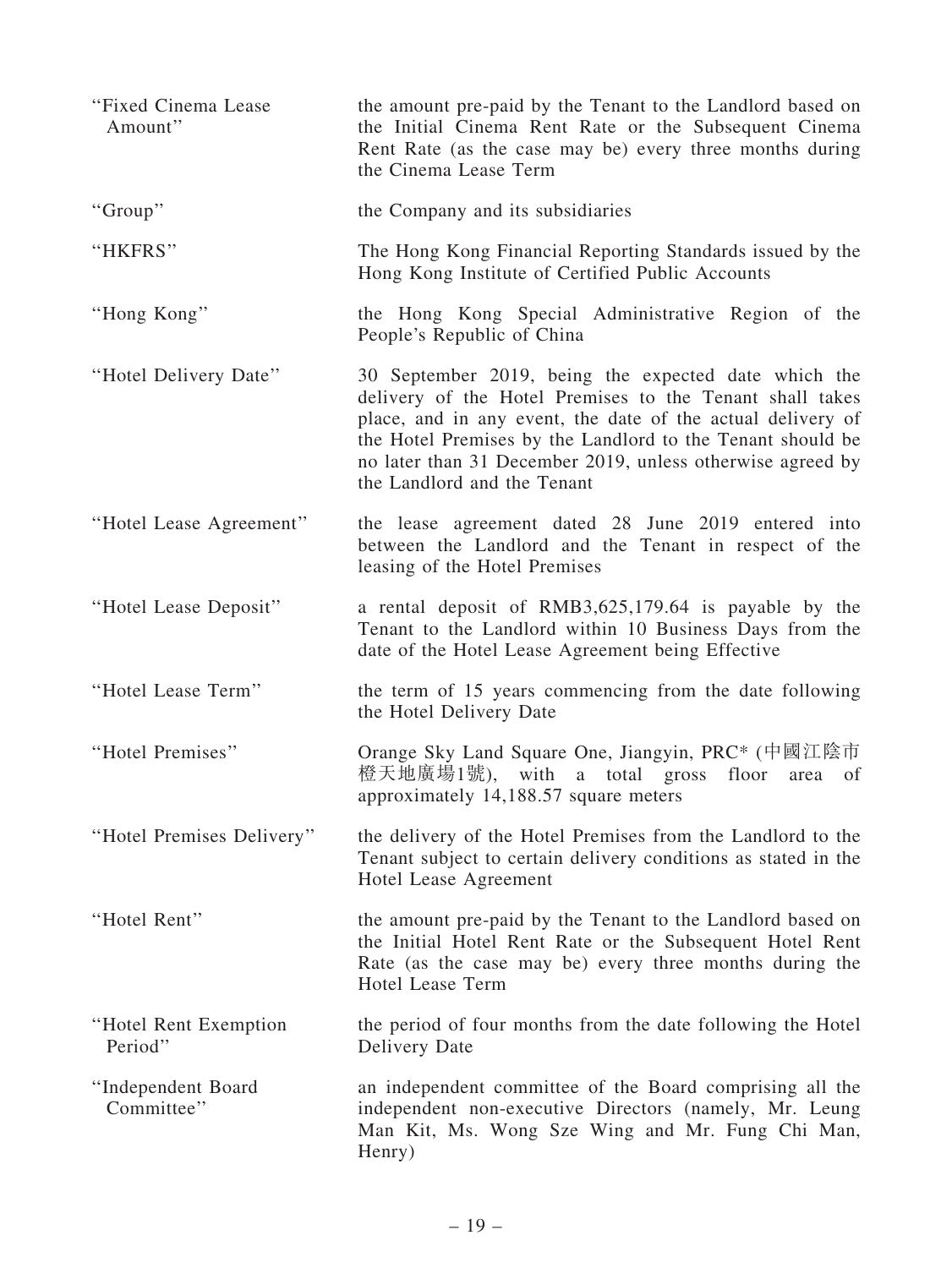| "Independent Financial<br>Adviser"    | Somerley Capital Limited, a corporation licensed to carry<br>out Type 1 (dealing in securities) and Type 6 (advising on<br>corporate finance) regulated activities under the SFO, being<br>the independent financial adviser appointed by the Company                                                   |
|---------------------------------------|---------------------------------------------------------------------------------------------------------------------------------------------------------------------------------------------------------------------------------------------------------------------------------------------------------|
| "Independent Shareholders"            | the Shareholders other than the connected persons who are<br>interested in the Lease Agreements and the transactions<br>contemplated thereunder                                                                                                                                                         |
| "Landlord"                            | Jiangyin Orange Land Cinema Development<br>means<br>Management Co., Ltd.* (江陰橙地影院開發管理有限公司),<br>a company established in the PRC with limited liability,<br>which is owned as to $25\%$ by Beijing Orange Land and $75\%$<br>by Orange Sky Land                                                          |
| "Listing Rules"                       | the Rules Governing the Listing of Securities on the Stock<br>Exchange                                                                                                                                                                                                                                  |
| "Mr. Wu"                              | means Mr. Wu Kebo, the executive Director and a<br>controlling Shareholder, who is indirectly interested in<br>71.28% of the entire issued share capital of the Company                                                                                                                                 |
| "Ms. Wu"                              | means Ms. Wu Keyan, the executive Director and the sister<br>of Mr. Wu                                                                                                                                                                                                                                  |
| "Net Box Office"                      | the Box Office minus the value-added tax and the Special<br>State Film Undertaking Development Fund (國家電影專項<br>$\hat{\mathfrak{g}}(\hat{\mathfrak{X}})$ , amounting to 5% of the Box Office, which may be<br>subject to changes of the relevant regulations of the<br>respective departments in the PRC |
| "Orange Sky Land"                     | Orange Sky Land Holdings Company Limited* (橙天地控股<br>有限公司), a company established in Hong Kong with<br>limited liability, which is indirectly wholly-owned by Mr.<br>Wu                                                                                                                                  |
| "PRC"                                 | the People's Republic of China, which for the purpose of<br>this announcement, excludes Hong Kong, the Macau Special<br>Administrative Region of the PRC and Taiwan                                                                                                                                     |
| "Premises"                            | the Cinema Premises and the Hotel Premises                                                                                                                                                                                                                                                              |
| "Property Management"<br>Service Fee" | the amount pre-paid by the Tenant to the Landlord based on<br>the Initial Cinema Property Management Fee Rate or the<br>Increased Cinema Property Management Fee Rate (as the<br>case maybe) every three months during the Cinema Lease<br>Term                                                         |
| "RMB"                                 | Renminbi, the lawful currency of the PRC                                                                                                                                                                                                                                                                |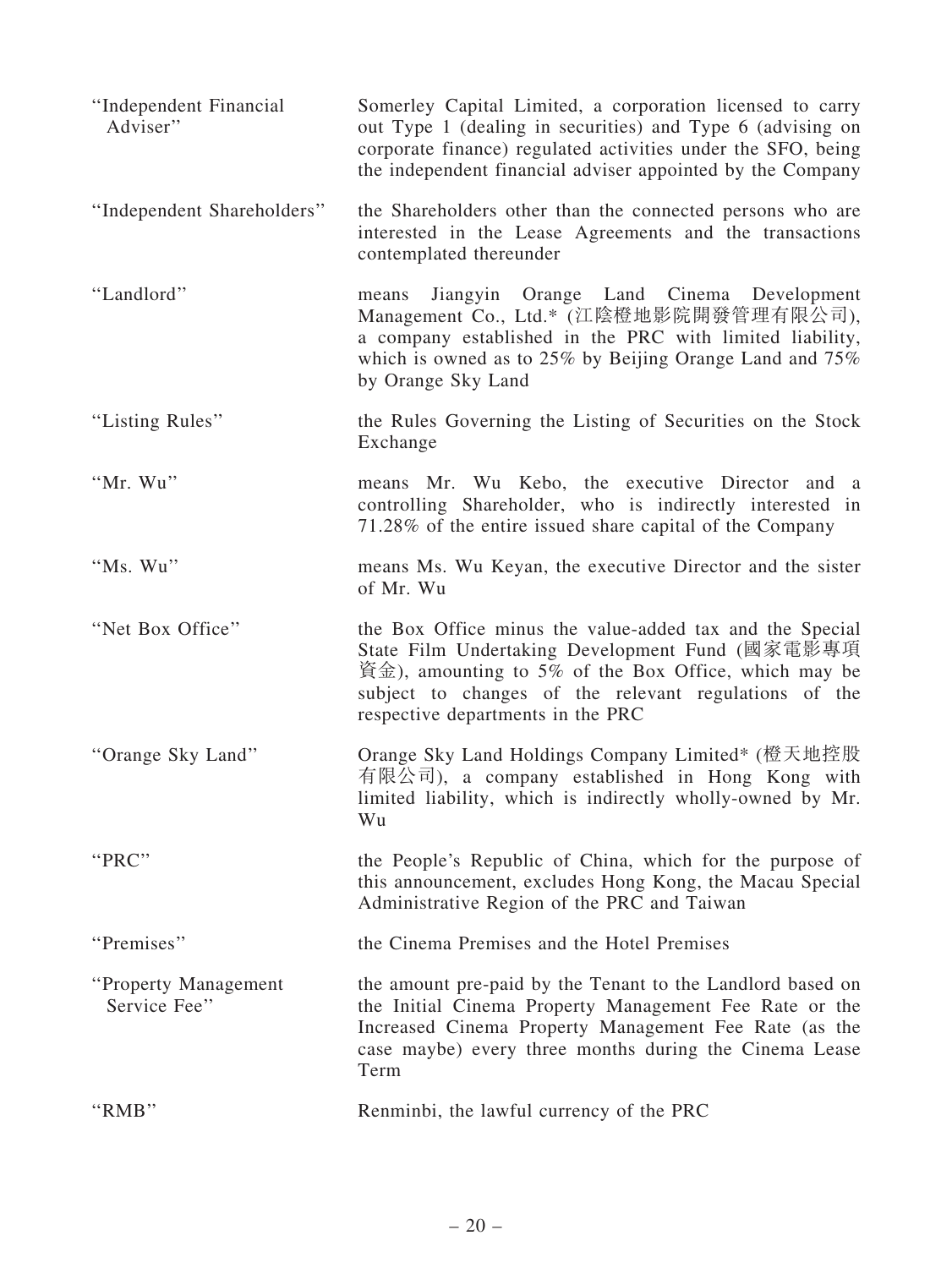| "SFO"                              | means the Securities and Futures Ordinance (Chapter 571 of<br>the Laws of Hong Kong)                                                                                                                                                                                                                                   |
|------------------------------------|------------------------------------------------------------------------------------------------------------------------------------------------------------------------------------------------------------------------------------------------------------------------------------------------------------------------|
| "SGM"                              | a special general meeting of the Company to be convened<br>and to approve the Lease Agreements and the transactions<br>contemplated thereunder                                                                                                                                                                         |
| "Shareholder"                      | means the holder of Shares                                                                                                                                                                                                                                                                                             |
| "Shares"                           | means ordinary share(s) of the Company                                                                                                                                                                                                                                                                                 |
| "Stock Exchange"                   | means The Stock Exchange of Hong Kong Limited                                                                                                                                                                                                                                                                          |
| "Tenant"                           | Jiangyin Orange Sky Golden Harvest Liuliu<br>means<br>Enterprise Management Co., Ltd* (江陰橙天嘉禾六六企業<br>管理有限公司), an indirect wholly-owned subsidiary of the<br>Company                                                                                                                                                    |
| "Variable Cinema Lease<br>Amount"  | the amount equivalent to the difference between the yearly<br>Cinema Commission Amount and the yearly Fixed Cinema<br>Lease Amount for a particular rental year during the Cinema<br>Lease Term given that the yearly Cinema Commission<br>Amount exceeds the yearly Fixed Cinema Lease Amount for<br>such rental year |
| $\cdot \cdot \phi$                 | means per cent.                                                                                                                                                                                                                                                                                                        |
| * For identification purposes only |                                                                                                                                                                                                                                                                                                                        |

## By Order of the Board Orange Sky Golden Harvest Entertainment (Holdings) Limited Cheung Hei Ming *Company Secretary*

Hong Kong, 1 July 2019